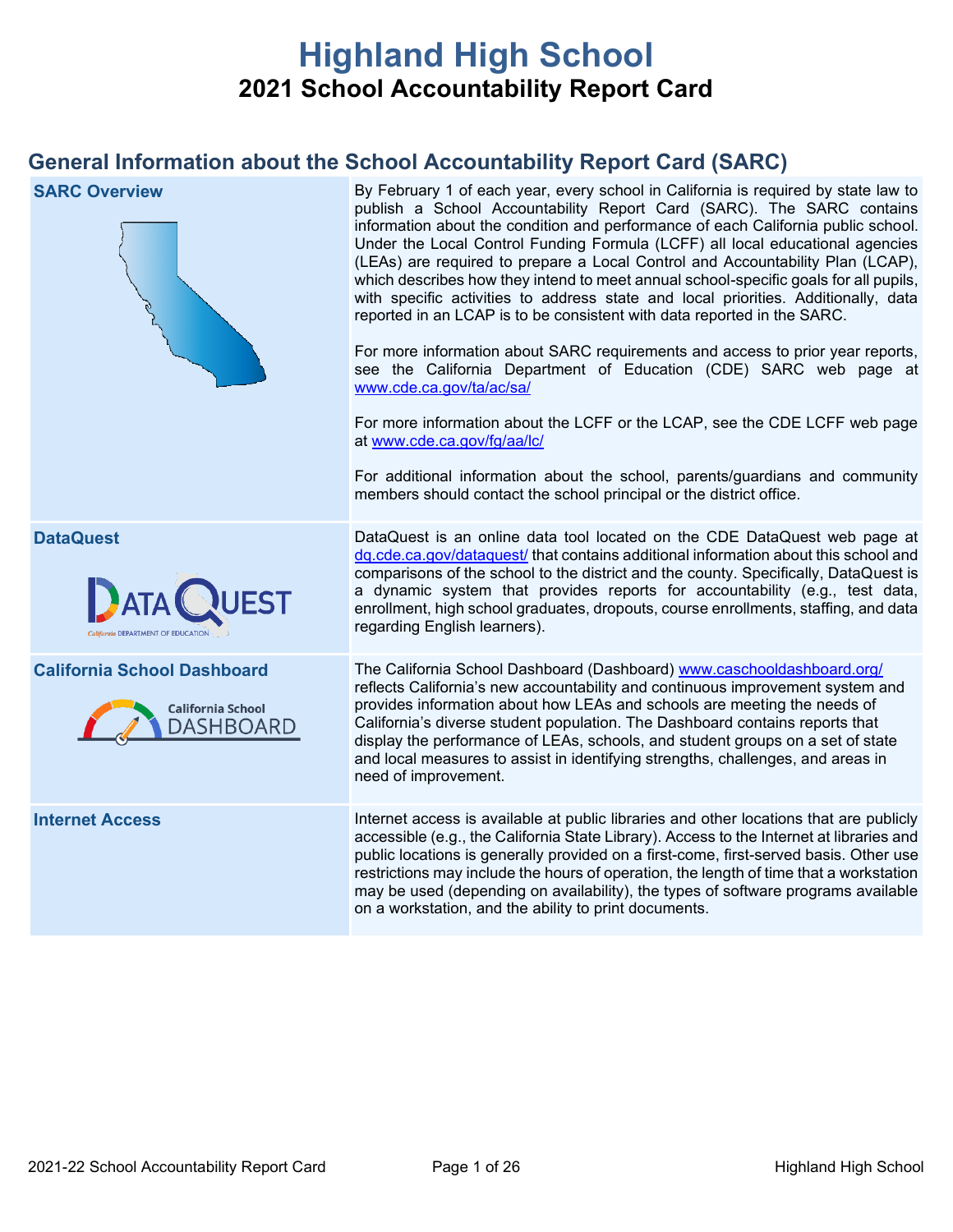### **2021-22 School Contact Information**

| <b>School Name</b>                                 | <b>Highland High School</b> |  |
|----------------------------------------------------|-----------------------------|--|
| <b>Street</b>                                      | 39055 25th St. West         |  |
| City, State, Zip                                   | Palmdale, CA 93551          |  |
| <b>Phone Number</b>                                | $(661)$ 538-0304            |  |
| <b>Principal</b>                                   | Dr. Chris Grado             |  |
| <b>Email Address</b>                               | cgrado@avhsd.org            |  |
| <b>School Website</b>                              | https://www.highlandhs.org  |  |
| County-District-School (CDS) Code 19 64246 1995398 |                             |  |

| <b>2021-22 District Contact Information</b> |                                            |  |  |  |
|---------------------------------------------|--------------------------------------------|--|--|--|
| <b>District Name</b>                        | Antelope Valley Union High School District |  |  |  |
| <b>Phone Number</b>                         | 661-948-7655                               |  |  |  |
| Superintendent                              | <b>Greg Nehen</b>                          |  |  |  |
| <b>Email Address</b>                        | gnehen@avhsd.org                           |  |  |  |
| <b>District Website Address</b>             | www.avdistrict.org                         |  |  |  |

### **2021-22 School Overview**

The City of Palmdale encompasses forty-five square miles of the Antelope Valley and was the fastest growing city in the United States during the 1990s. Highland High is one of eight comprehensive high school campuses in the Antelope Valley Union High School District (AVUHSD). The total student population includes students attending the main campus as well as students served through Alternative Learning Center's. Highland's student population is diverse in its make-up with students from many ethnic and racial groups: Asian/Pacific Islander, Filipino, Latino, African American, Native American, and White. Other than English, Spanish is the predominant primary language. The school site has 139 classrooms as well as a theater, student union, two gymnasiums, a football stadium, athletic fields, and a cafeteria. Highland High School had a WASC (Western Association of Schools and Colleges) visitation during the 2018-19 school year and has a full study scheduled for 2021-2022 school year. Prior to the WASC process, the Highland High School staff had the opportunity to review State curriculum standards and the update and create new Student Learning Outcomes (SLO's) which all students are expected to master upon graduation. Highland High School has an outstanding staff committed to the success of all students. They are diligent in their commitment to implementing the action plan revised and adopted through the WASC process.

### The Highland High School SLO's are:

1. Students will be exposed to interactive and facilitated classrooms with performance task activities and assessments to promote "owning their learning".

2. Highland High School Students will be critical and independent thinkers (as evidenced by a variety of multiple assessments) that apply knowledge through:

- a. Recognizing problems and formulating appropriate solutions
- b. Demonstrating usage of higher order thinking skills
- c. Use logic to solve problems

3. Students will use technology to perform research in multiple rigorous and relevant classroom settings and determine which information is relevant and reputable.

4. At least 55 Percent of all diploma track students will complete a college readiness exam HSD. e.g. PSAT, SAT, ACT, AP, AVC college Assessment

MISSION STATEMENT: HIGHLAND HIGH SCHOOL will empower students to use knowledge, skills, and strategies to become productive members of society who use higher level thinking.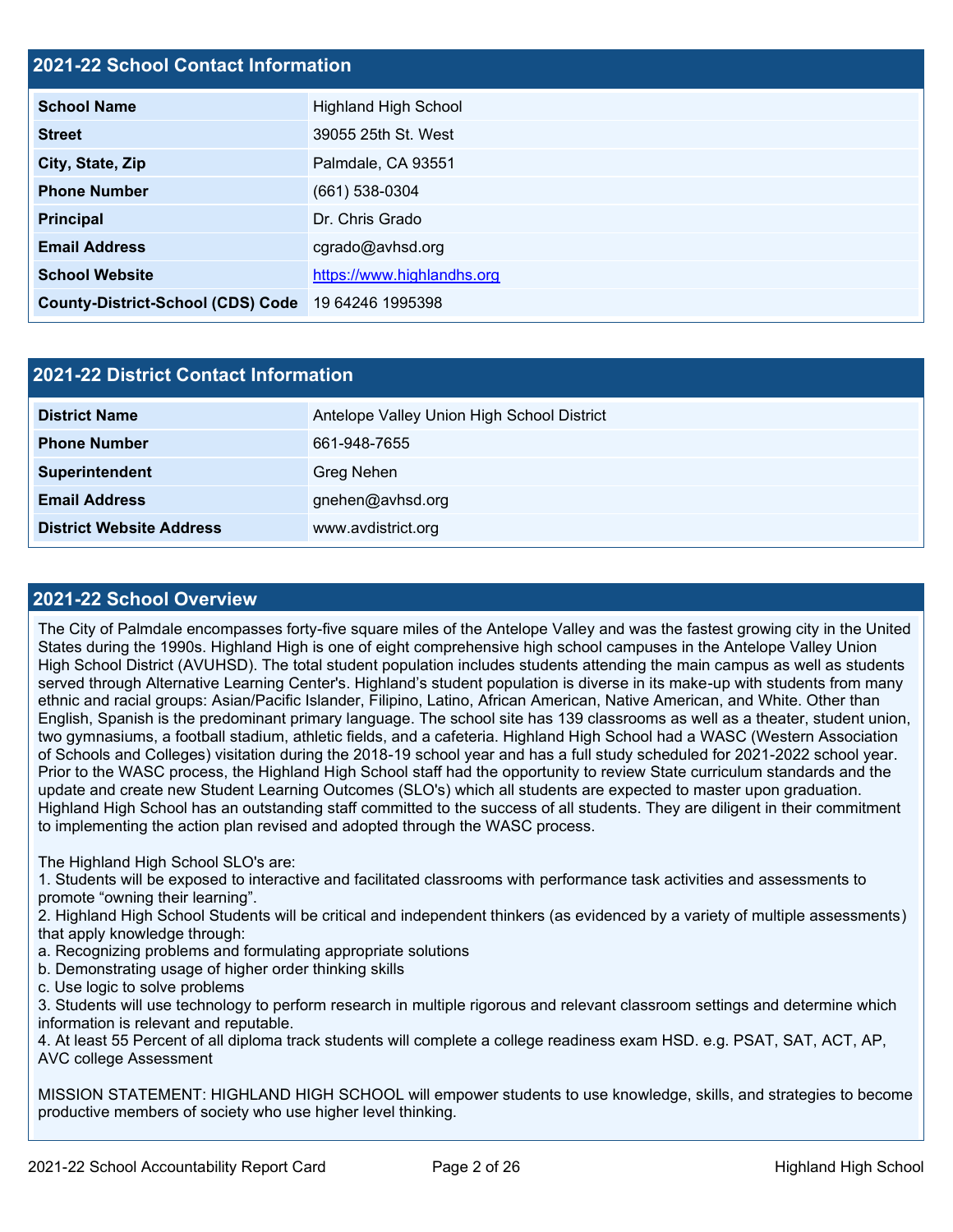### **2021-22 School Overview**

VISION STATEMENT: Highland High School students will own their learning

The transition from traditional education to facilitated education is the transition from consumers of knowledge to producers of knowledge. Producers of knowledge use many different modalities as they work collaboratively with both teachers and peers to comprehend and synthesize information to answer real world questions. As students develop their ability to use technology effectively through research, collaboration, networking, and individualized study, they will develop powerful skills that will facilitate the communication and execution of their ideas. In effect, today's students will become tomorrow's critical and creative problem solvers that are prepared to shape the future of our world.

## **About this School**

| 2020-21 Student Enrollment by Grade Level |                           |  |  |  |  |  |
|-------------------------------------------|---------------------------|--|--|--|--|--|
| <b>Grade Level</b>                        | <b>Number of Students</b> |  |  |  |  |  |
| Grade 9                                   | 838                       |  |  |  |  |  |
| Grade 10                                  | 708                       |  |  |  |  |  |
| Grade 11                                  | 601                       |  |  |  |  |  |
| Grade 12                                  | 654                       |  |  |  |  |  |
| <b>Total Enrollment</b>                   | 2,801                     |  |  |  |  |  |

### **2020-21 Student Enrollment by Student Group**

| <b>Percent of Total Enrollment</b> |
|------------------------------------|
| 0.3                                |
| 2.3                                |
| 15.6                               |
| 2.5                                |
| 66.9                               |
| 0.1                                |
| $\overline{4}$                     |
| 8.1                                |
| 9.9                                |
| 1.9                                |
| 0.5                                |
| 66.8                               |
| 20.1                               |
|                                    |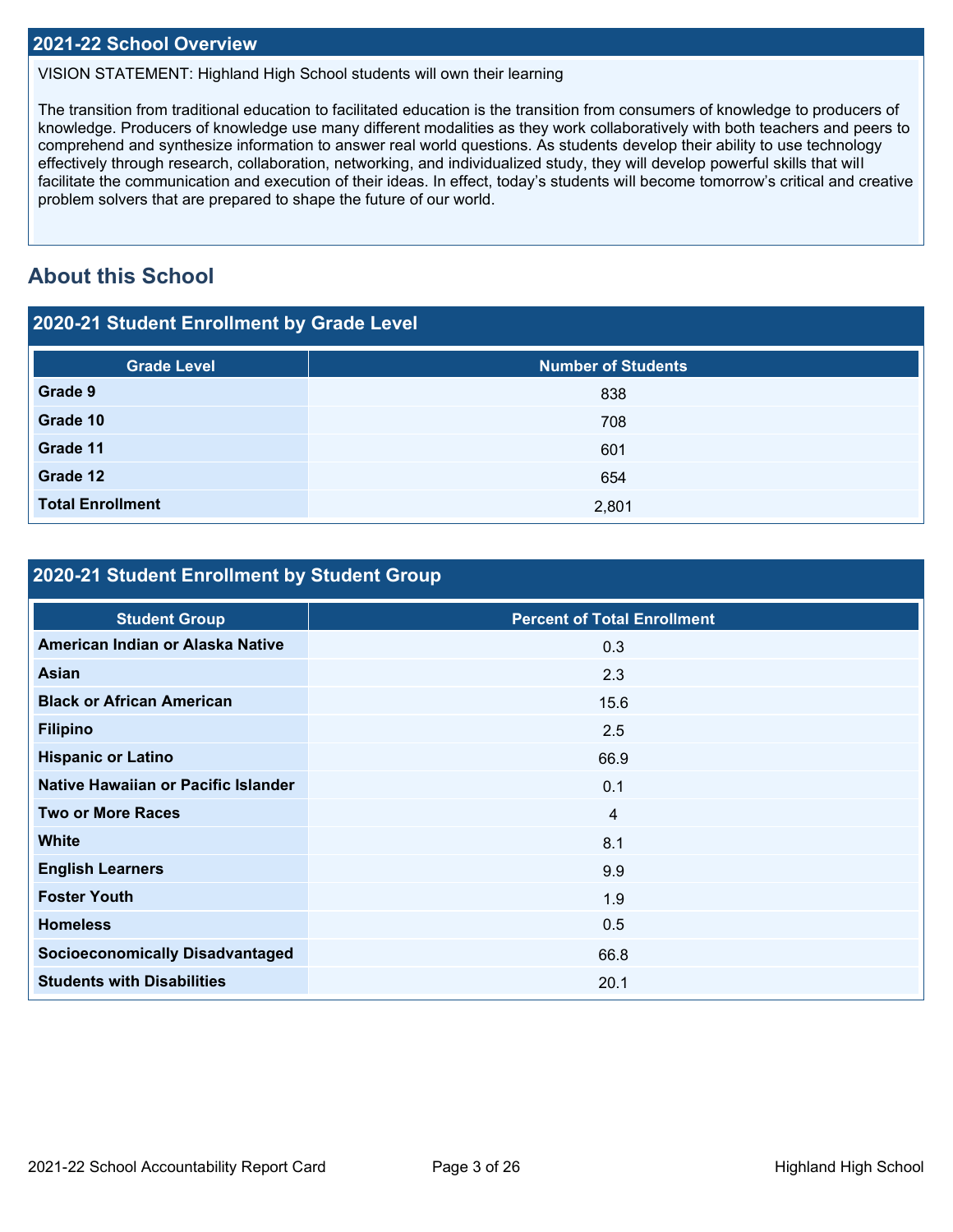## **A. Conditions of Learning State Priority: Basic**

The SARC provides the following information relevant to the State priority: Basic (Priority 1):

- Degree to which teachers are appropriately assigned and fully credentialed in the subject area and for the pupils they are teaching;
	- Pupils have access to standards-aligned instructional materials; and
- School facilities are maintained in good repair

Note: For more information refer to the Updated Teacher Equity Definitions web page at<https://www.cde.ca.gov/pd/ee/teacherequitydefinitions.asp>

### **2019-20 Teacher Preparation and Placement**

| <b>Authorization/Assignment</b>                                                                 | 2019-20 |
|-------------------------------------------------------------------------------------------------|---------|
| Fully (Preliminary or Clear) Credentialed for Subject and Student Placement (properly assigned) |         |
| <b>Intern Credential Holders Properly Assigned</b>                                              |         |
| Teachers Without Credentials and Misassignments ("ineffective" under ESSA)                      |         |
| Credentialed Teachers Assigned Out-of-Field ("out-of-field" under ESSA)                         |         |
| <b>Unknown</b>                                                                                  |         |
| <b>Total Teaching Positions</b>                                                                 |         |
|                                                                                                 |         |

Note: The data in this table is based on Full Time Equivalent (FTE) status. One FTE equals one staff member working full time; one FTE could also represent two staff members who each work 50 percent of full time. Additionally, an assignment is defined as a position that an educator is assigned to based on setting, subject, and grade level. An authorization is defined as the services that an educator is authorized to provide to students.

## **2019-20 Teachers Without Credentials and Misassignments (considered "ineffective" under ESSA)**

| <b>Authorization/Assignment</b>                              | 2019-20 |  |
|--------------------------------------------------------------|---------|--|
| <b>Permits and Waivers</b>                                   |         |  |
| <b>Misassignments</b>                                        |         |  |
| <b>Vacant Positions</b>                                      |         |  |
| <b>Total Teachers Without Credentials and Misassignments</b> |         |  |

## **2019-20 Credentialed Teachers Assigned Out-of-Field (considered "out-of-field" under ESSA)**

| <b>Indicator</b>                                       | 2019-20 |
|--------------------------------------------------------|---------|
| Credentialed Teachers Authorized on a Permit or Waiver |         |
| <b>Local Assignment Options</b>                        |         |
| <b>Total Out-of-Field Teachers</b>                     |         |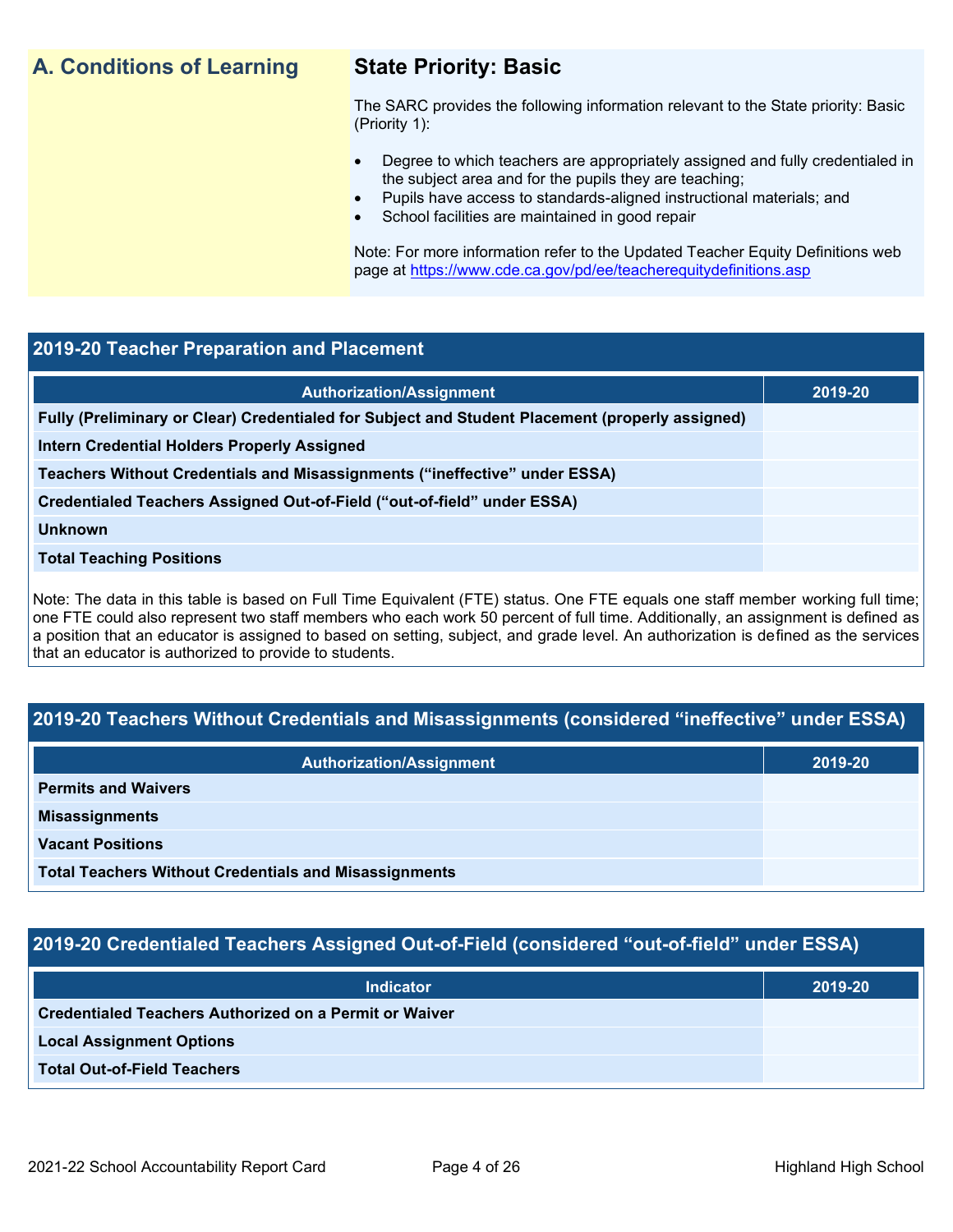## **2019-20 Class Assignments**

| Indicator                                                                                                                                           | 2019-20 |
|-----------------------------------------------------------------------------------------------------------------------------------------------------|---------|
| <b>Misassignments for English Learners</b><br>(a percentage of all the classes with English learners taught by teachers that are misassigned)       |         |
| No credential, permit or authorization to teach<br>(a percentage of all the classes taught by teachers with no record of an authorization to teach) |         |

## **2021-22 Quality, Currency, Availability of Textbooks and Other Instructional Materials**

**Year and month in which the data were collected** December 2021

| <b>Subject</b>                | Textbooks and Other Instructional Materials/year of<br><b>Adoption</b>                                                                                                                                                                                                                                                                                                                                                                                                                                                                                                                                                                                                                         | <b>From</b><br><b>Most</b><br><b>Recent</b><br><b>Adoption</b> | <b>Percent</b><br><b>Students</b><br><b>Lacking Own</b><br><b>Assigned</b><br><b>Copy</b> |
|-------------------------------|------------------------------------------------------------------------------------------------------------------------------------------------------------------------------------------------------------------------------------------------------------------------------------------------------------------------------------------------------------------------------------------------------------------------------------------------------------------------------------------------------------------------------------------------------------------------------------------------------------------------------------------------------------------------------------------------|----------------------------------------------------------------|-------------------------------------------------------------------------------------------|
| <b>Reading/Language Arts</b>  | SpringBoard California English Language Arts Grade 9<br>Student Edition/2017<br>SpringBoard California English Language Arts Grade 10<br>Student Edition/2017<br>SpringBoard California English Language Arts Grade 11<br>Student Edition/2017<br>SpringBoard California English Language Arts Grade 12<br>Student Edition/2017<br>SpringBoard California English Language Development<br>Grade 9 Student Edition/2017<br>SpringBoard California English Language Development<br>Grade 10 Student Edition/2017<br>SpringBoard California English Language Development<br>Grade 11 Student Edition/2017<br>SpringBoard California English Language Development<br>Grade 12 Student Edition/2017 | Yes                                                            | 0%                                                                                        |
| <b>Mathematics</b>            | Houghton Mifflin Harcourt Big Ideas Algebra/2016<br>Houghton Mifflin Harcourt Big Ideas Geometry/2016<br>Houghton Mifflin Harcourt Big Ideas Algebra 2/2016<br>Algebra & Trigonometry: Structure and Method-Book 2/ 2002<br>Trigonometry<br>Calculus: A New Horizon / 2008                                                                                                                                                                                                                                                                                                                                                                                                                     | Yes                                                            | 0%                                                                                        |
| <b>Science</b>                | World of Chemistry / 2002<br>Earth Science: Geology, the Environment, and the Universe /<br>2003<br>Biology / 2002<br>Physics: Principles and Problems / 2002                                                                                                                                                                                                                                                                                                                                                                                                                                                                                                                                  | Yes                                                            | 0%                                                                                        |
| <b>History-Social Science</b> | Economics: Principles of Economics & Principles of American<br>Democracy/2019<br>Civics: Principles of American Democracy/2019<br>World History: Democracy/World History, Culture, &<br>Geography: The Modern World/2019<br>US History: United States History & Geography: Continuity &<br>Change/2019                                                                                                                                                                                                                                                                                                                                                                                         | Yes                                                            | 0%                                                                                        |
| <b>Foreign Language</b>       | French/ EntreCultures Levels 1, 2, and 3 / 2020<br>Spanish / ¡Avancemos! 1 / 2008<br>Spanish / ¡Avancemos! 2 / 2008<br>Spanish / ¡Avancemos! 3 / 2008                                                                                                                                                                                                                                                                                                                                                                                                                                                                                                                                          | Yes                                                            | 0%                                                                                        |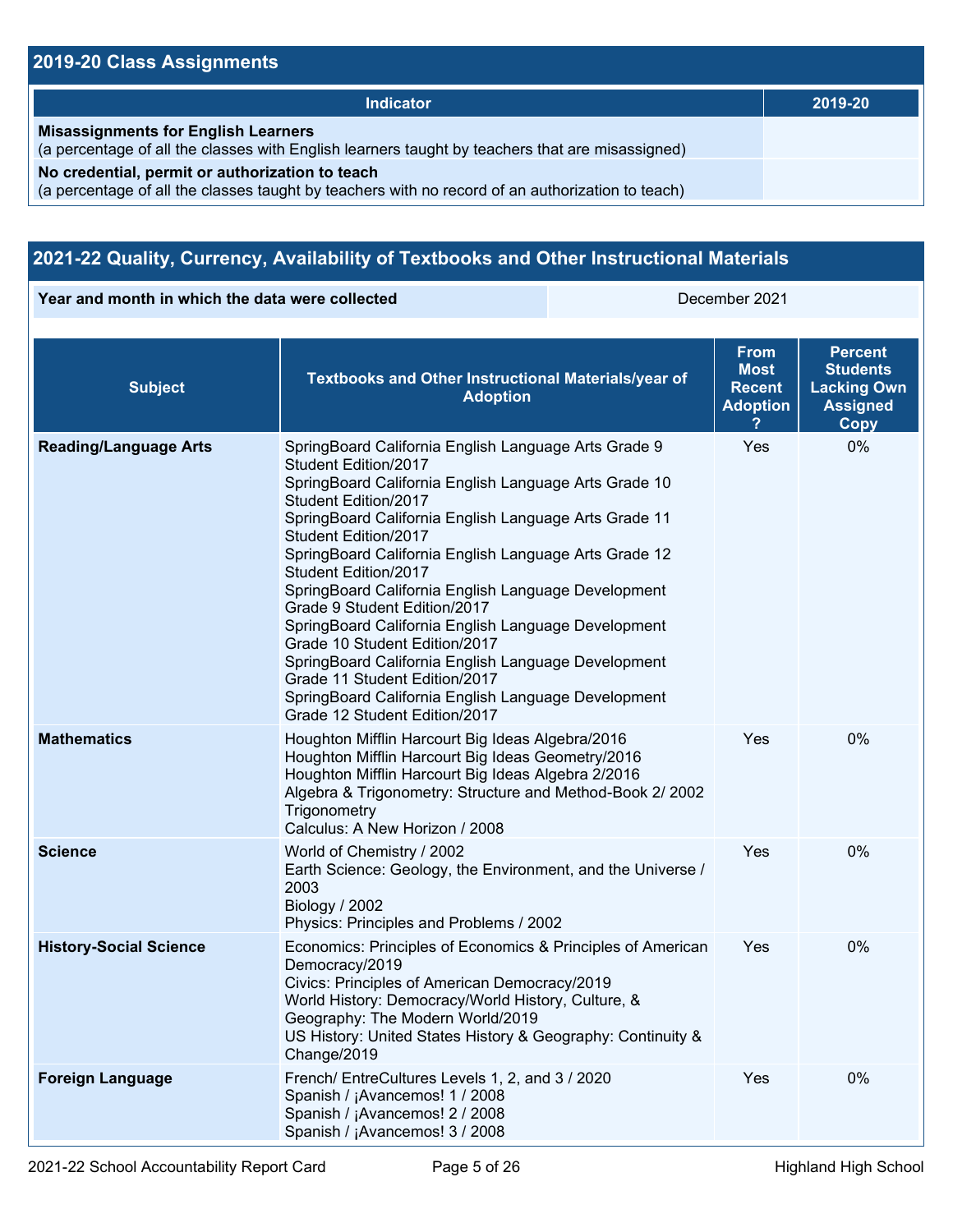| <b>Health</b>                                          | Glencoe Health: A Guide to Wellness / 2001                                                                                                                                                                       | Yes | $0\%$ |
|--------------------------------------------------------|------------------------------------------------------------------------------------------------------------------------------------------------------------------------------------------------------------------|-----|-------|
| <b>Visual and Performing Arts</b>                      | Instrumental: Essential Elements / 2000<br>Music First / 2000<br>Exploring Photography / 2000<br>The Photographic Eye / 2000<br>Theatre: Art in Action / 2000<br>Music / 2000<br>Symphonic Band Technique / 2000 | Yes | $0\%$ |
| <b>Science Laboratory Equipment</b><br>$(grades 9-12)$ | All labs are fully equipped with the appropriate materials                                                                                                                                                       | Yes | $0\%$ |

### **School Facility Conditions and Planned Improvements**

The Antelope Valley Union High School District maintains educational facilities that are safe and clean. We strive to provide an educational environment that exceeds adequacy standards established by the state as set forth in the Williams vs. State of California educational lawsuit recently mandated for public schools in the State of California. Students attend classes where rooms are properly heated and ventilated. Classrooms are appropriate for the learning environment including the absence of noise levels, which would interfere with communication between teachers and students. There are sufficient numbers of clean, well-stocked, functioning restrooms on all campuses, and there are no unsanitary or unhealthful conditions that would impact a student's ability to learn. The AVUHSD is staffed to provide each school with site-based maintenance and operational staff including custodial staff, grounds crews, and maintenance and repair personnel. These persons are based at each school site and report to school site administrators in rendering service to the District. Site-based maintenance and operations persons are supported by a central maintenance and operations crew including carpenters; painters; heating, ventilation, air conditioning personnel; and one individual who operates the District's field mower. All sites receive operating funds for maintenance and operations from restricted funds identified for maintaining each campus. In addition, the District takes full advantage of the State's deferred maintenance funding program whereby a five-year deferred maintenance plan is submitted and updated to reflect major repair/reconstruction projects in the District. This includes appropriate upgrades and repairs to roofing, asphalt, electrical, and plumbing on District-owned facilities.

Highland High School is a twenty-nine year-old facility. The growing population of students at Highland High increases the wear and tear on the facility as well as extensive use of the facilities by community groups. Continual maintenance and upgrades have been a priority to ensure an effective learning environment. In the last few years, Highland High has undergone a complete lighting improvement program during which lighting in all classrooms was modernized through the Bright Schools project. Continually many classrooms have had new carpet installed, the gym floors are routinely refinished, and painting projects are ongoing. Highland operates a site-based maintenance and custodial staff who report to school site administrators. Our staff strives to maintain a safe and clean campus exceeding the standards set forth by the State of California. Classrooms are adequately heated and ventilated. There are a sufficient number of restrooms for student use, which are cleaned at least three times per day. The Math building was opened in the 2003-04 school year adding much needed classroom space to the Highland campus for the Math and Special Education Departments.

During the 2019-2020 school year Highland High School relocated several department facilities to buildings on the border of campus to secure the main campus and prioritize school safety. Attendance, special education and Alternative to suspension rooms have all been relocated.

| Year and month of the most recent FIT report         |                     |      | 11/8/2021                       |                                                                                                                                                                                                                    |
|------------------------------------------------------|---------------------|------|---------------------------------|--------------------------------------------------------------------------------------------------------------------------------------------------------------------------------------------------------------------|
| <b>System Inspected</b>                              | Rate<br><b>Good</b> | Fair | <b>Rate Rate</b><br><b>Poor</b> | <b>Repair Needed and Action Taken or Planned</b>                                                                                                                                                                   |
| <b>Systems:</b><br>Gas Leaks, Mechanical/HVAC, Sewer | X                   |      |                                 | Career Center: leaking through the unit when it<br>rains<br>Rm 301: bad HVAC, ceiling tiles<br>Rm 302: bad H.V.A.C.<br>Vice Princ. Office's: leaking through the unit when<br>it rains<br>Repairs to be rectified. |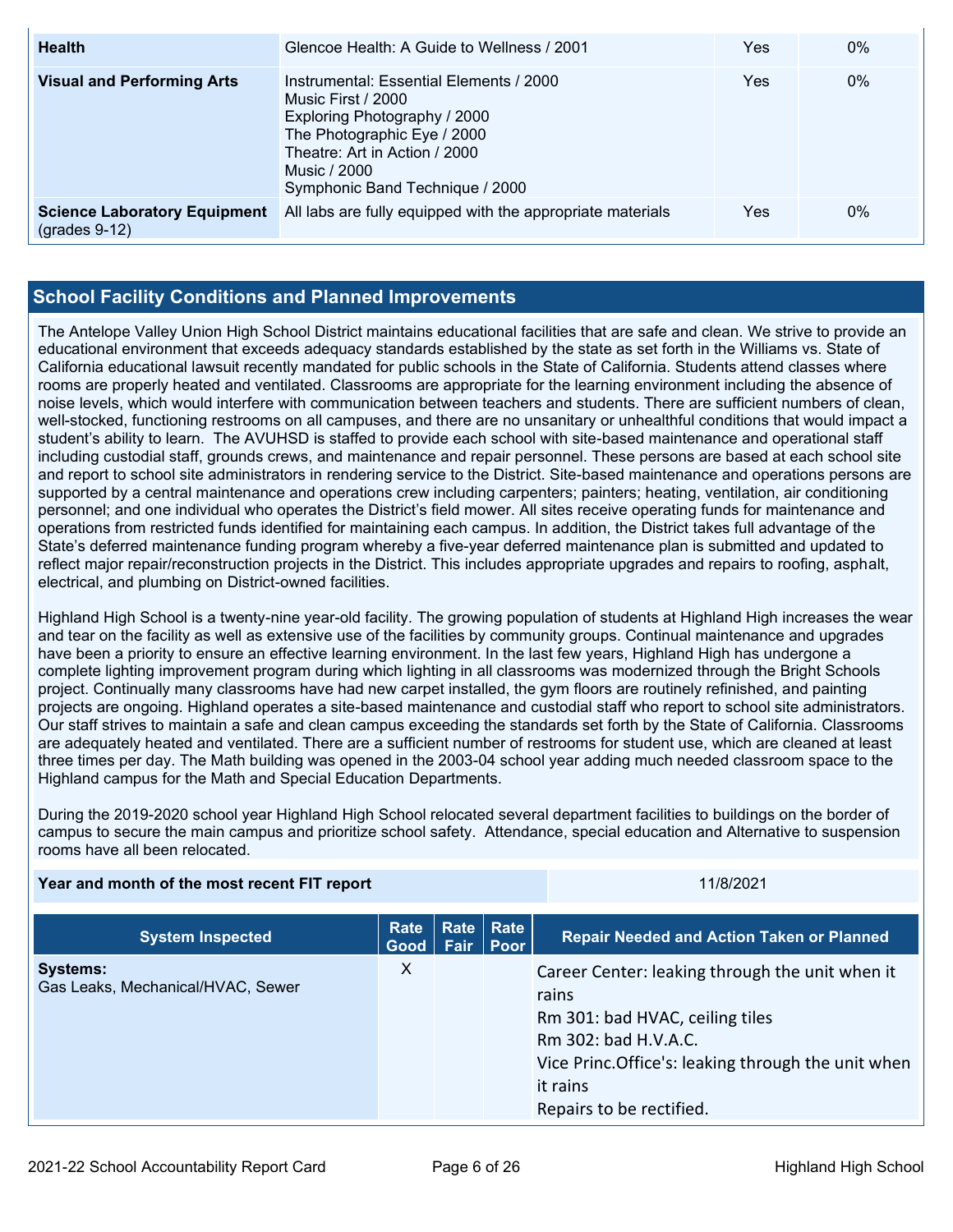| <b>School Facility Conditions and Planned Improvements</b>        |                    |   |                                                                                                                                                                                                                                                                                                                                                                                                                                                                                                                                                                                                                                                                                                                                                                                                                                                             |
|-------------------------------------------------------------------|--------------------|---|-------------------------------------------------------------------------------------------------------------------------------------------------------------------------------------------------------------------------------------------------------------------------------------------------------------------------------------------------------------------------------------------------------------------------------------------------------------------------------------------------------------------------------------------------------------------------------------------------------------------------------------------------------------------------------------------------------------------------------------------------------------------------------------------------------------------------------------------------------------|
| Interior:<br><b>Interior Surfaces</b>                             | X                  |   | Auto shop: chared ceiling from pan heaters<br>Drama Rm: dressing room walls<br>Library: dammaged ceiling from plumbing leak<br>Maint. Shop: ceiling damage from frozen pipe<br>break<br>Rm 110: door is tired torn wallpaper<br>Rm 139: damaged ceiling tiles<br>Rm 235: cabinets, ballast<br>Rm 237: counter tops<br>Rm 238: cracked tile<br>Rm 245: counter tops<br>Rm 246: counter tops and ceiling tiles<br>Rm 301: bad HVAC, ceiling tiles<br>Rm 404: wall paper<br>Rm 413: ballast, ceiling tiles<br>Rm 421: wall paper<br>RM 422: lanoliem seam<br>Rm 502: entry tile<br>Rm 507: ceiling damage from swing, walls and<br>ballast<br>Rm 508: defuser<br>Rm 516: baseboards<br>Rm 519: baseboards<br>Rm 528: ceiling tiles condensation leak<br>Rm 118: water damage in corner<br>Theater: rear fire door , ceiling damage<br>Repairs to be rectified. |
| <b>Cleanliness:</b>                                               | $\pmb{\mathsf{X}}$ |   |                                                                                                                                                                                                                                                                                                                                                                                                                                                                                                                                                                                                                                                                                                                                                                                                                                                             |
| Overall Cleanliness, Pest/Vermin Infestation<br><b>Electrical</b> |                    | X | Boys locker Rm: exit lighting<br>Cafeteria: ballast, ceiling tiles<br>Girls locker Rm: breezway exit lighting<br>Main kitchen: ceiling tiles, can light ballast<br>Rm 119: ballast<br>Rm 146: ballast on emergency lighting<br>Rm 206: ballast<br>Rm 207: ballast<br>Rm 211: bench outlets, door<br>Rm 214: ballast<br>Rm 235: cabinets, ballast<br>Rm 413: ballast, ceiling tiles<br>Rm 414: ballast.<br>Rm 415: ballast<br>Rm 424: ballast<br>Rm 425: ballast<br>Rm 426: ballast<br>Rm 427: ballast                                                                                                                                                                                                                                                                                                                                                       |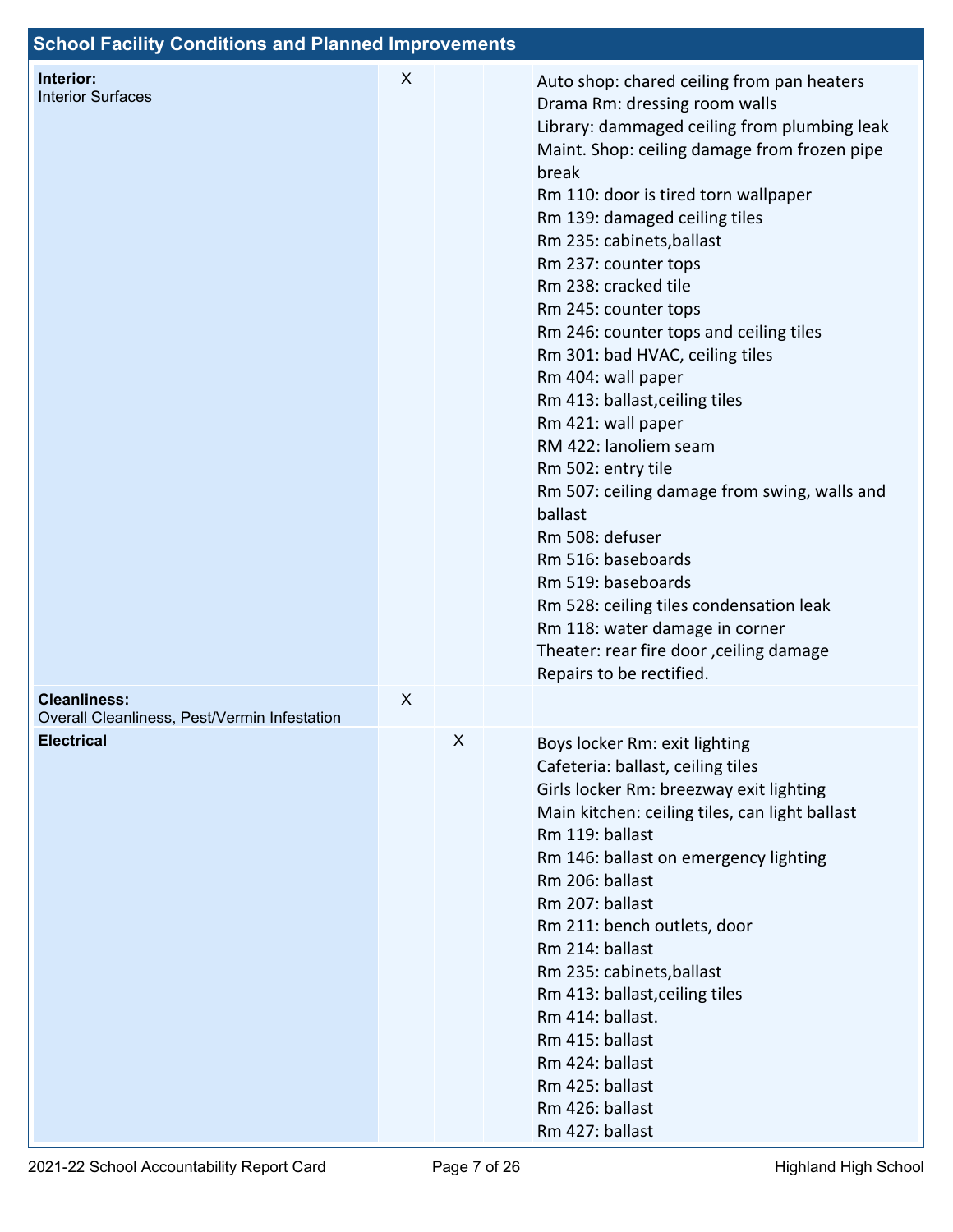|                  | Rm 507: ceiling damage from swing, walls and<br>ballast<br>Small gym: damaged scoreboard from roof leak,<br>doors are tired<br>Staff Longe: ceiling tile<br>Repairs to be rectified.                                                                                                                                                                                                                                                                                                                                                                                                                                                                                                                                                                                                                                   |
|------------------|------------------------------------------------------------------------------------------------------------------------------------------------------------------------------------------------------------------------------------------------------------------------------------------------------------------------------------------------------------------------------------------------------------------------------------------------------------------------------------------------------------------------------------------------------------------------------------------------------------------------------------------------------------------------------------------------------------------------------------------------------------------------------------------------------------------------|
| $\boldsymbol{X}$ |                                                                                                                                                                                                                                                                                                                                                                                                                                                                                                                                                                                                                                                                                                                                                                                                                        |
| $\boldsymbol{X}$ | Theater: rear fire door, ceiling damage<br>Repairs to be rectified.                                                                                                                                                                                                                                                                                                                                                                                                                                                                                                                                                                                                                                                                                                                                                    |
| $\boldsymbol{X}$ |                                                                                                                                                                                                                                                                                                                                                                                                                                                                                                                                                                                                                                                                                                                                                                                                                        |
| X                | Cafeteria: ballast, ceiling tiles<br>Large gym: doors in poor condition<br>Main kitchen: ceiling tiles, can light ballast<br>Rm 103: windows need caulking<br>Rm 104: door<br>Rm 108: ceiling damage<br>Rm 109: ceiling damage<br>Rm 110: door is tired torn wallpaper<br>Rm 112: door is tired<br>Rm 124: carpet<br>Rm 128: door is tired<br>Rm 130: door<br>Rm 131: door is tired<br>Rm 132: door is tired<br>Rm 144: door is splitting on hing side<br>Rm 203: door is tired<br>Rm 211: bench outlets, door<br>Rm 227: door is tired<br>Rm 240: door is tired<br>Rm 242: door is bent do to vandalizm<br>Rm111: door<br>Rm201: door<br>Small gym: damaged scoreboard from roof leak,<br>doors are tired<br>Weight Rm: door is in poor condition<br>Wrestling Rm: door in poor condition<br>Repairs to be rectified. |
|                  | <b>School Facility Conditions and Planned Improvements</b>                                                                                                                                                                                                                                                                                                                                                                                                                                                                                                                                                                                                                                                                                                                                                             |

| <b>Overall Facility Rate</b> |      |      |      |
|------------------------------|------|------|------|
| <b>Exemplary</b>             | Good | Fair | Poor |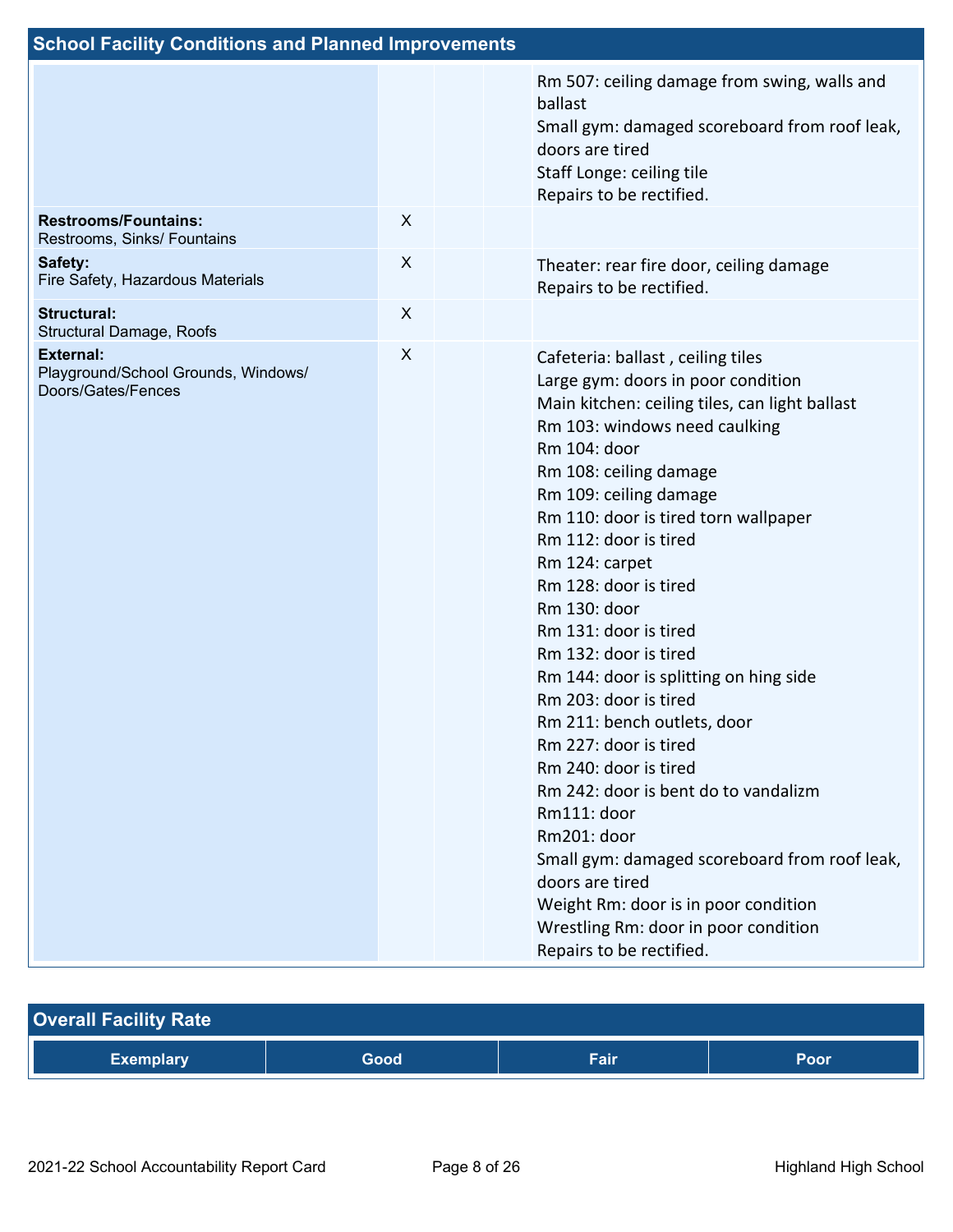## **B. Pupil Outcomes State Priority: Pupil Achievement**

The SARC provides the following information relevant to the State priority: Pupil Achievement (Priority 4):

### **Statewide Assessments**

(i.e., California Assessment of Student Performance and Progress [CAASPP] System includes the Smarter Balanced Summative Assessments for students in the general education population and the California Alternate Assessments [CAAs] for English language arts/literacy [ELA] and mathematics given in grades three through eight and grade eleven. Only eligible students may participate in the administration of the CAAs. CAAs items are aligned with alternate achievement standards, which are linked with the Common Core State Standards [CCSS] for students with the most significant cognitive disabilities).

The CAASPP System encompasses the following assessments and student participation requirements:

- 1. **Smarter Balanced Summative Assessments and CAAs for ELA** in grades three through eight and grade eleven.
- 2. **Smarter Balanced Summative Assessments and CAAs for mathematics** in grades three through eight and grade eleven.
- 3. **California Science Test (CAST) and CAAs for Science** in grades five, eight, and once in high school (i.e., grade ten, eleven, or twelve).

### **SARC Reporting in the 2020-2021 School Year Only**

Where the most viable option, LEAs were required to administer the statewide summative assessment in ELA and mathematics. Where a statewide summative assessment was not the most viable option for the LEA (or for one or more gradelevel[s] within the LEA) due to the pandemic, LEAs were allowed to report results from a different assessment that met the criteria established by the State Board of Education (SBE) on March 16, 2021. The assessments were required to be:

- Aligned with CA CCSS for ELA and mathematics;
- Available to students in grades 3 through 8, and grade 11; and
- Uniformly administered across a grade, grade span, school, or district to all eligible students.

### **Options**

Note that the CAAs could only be administered in-person following health and safety requirements. If it was not viable for the LEA to administer the CAAs in person with health and safety guidelines in place, the LEA was directed to not administer the tests. There were no other assessment options available for the CAAs. Schools administered the Smarter Balanced Summative Assessments for ELA and mathematics, other assessments that meet the SBE criteria, or a combination of both, and they could only choose one of the following:

- Smarter Balanced ELA and mathematics summative assessments;
- Other assessments meeting the SBE criteria; or
- Combination of Smarter Balanced ELA and mathematics summative assessments and other assessments.

The percentage of students who have successfully completed courses that satisfy the requirements for entrance to the University of California and the California State University, or career technical education sequences or programs of study.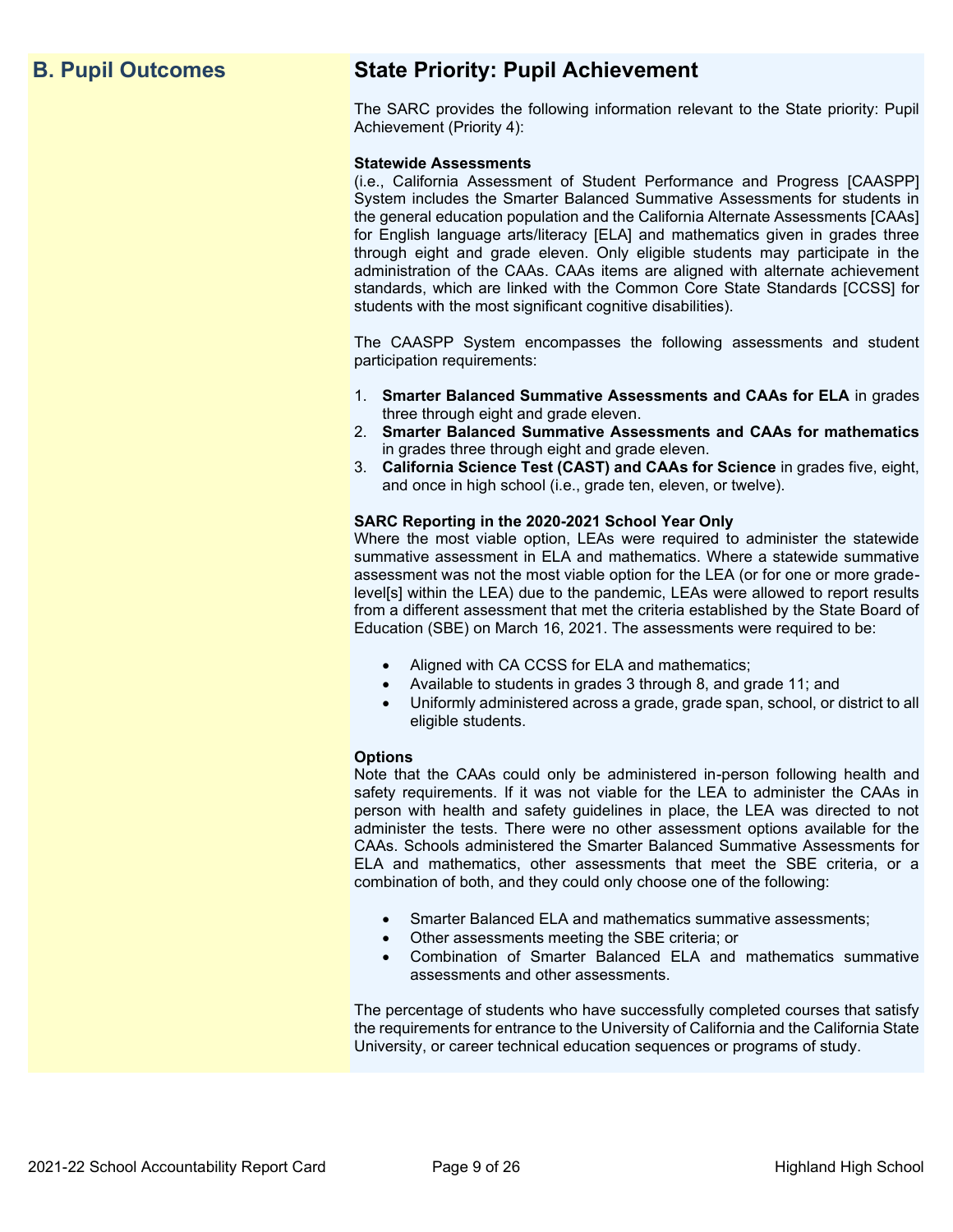### **Percentage of Students Meeting or Exceeding the State Standard on CAASPP**

This table displays CAASPP test results in ELA and mathematics for all students grades three through eight and grade eleven taking and completing a state-administered assessment.

The 2019-2020 data cells with N/A values indicate that the 2019-2020 data are not available due to the COVID-19 pandemic and resulting summative test suspension. The Executive Order N-30-20 was issued which waived the assessment, accountability, and reporting requirements for the 2019-2020 school year.

The 2020-2021 data cells have N/A values because these data are not comparable to other year data due to the COVID-19 pandemic during the 2020-2021 school year. Where the CAASPP assessments in ELA and/or mathematics is not the most viable option, the LEAs were allowed to administer local assessments. Therefore, the 2020-2021 data between school years for the school, district, state are not an accurate comparison. As such, it is inappropriate to compare results of the 2020-2021 school year to other school years.

| <b>Subject</b>                                                 | <b>School</b><br>2019-20 | <b>School</b><br>2020-21 | District<br>2019-20 | <b>District</b><br>2020-21 | <b>State</b><br>2019-20 | <b>State</b><br>2020-21 |
|----------------------------------------------------------------|--------------------------|--------------------------|---------------------|----------------------------|-------------------------|-------------------------|
| <b>English Language Arts/Literacy</b><br>$(grades 3-8 and 11)$ | N/A                      | N/A                      | N/A                 | N/A                        | N/A                     | N/A                     |
| <b>Mathematics</b><br>$(grades 3-8 and 11)$                    | N/A                      | N/A                      | N/A                 | N/A                        | N/A                     | N/A                     |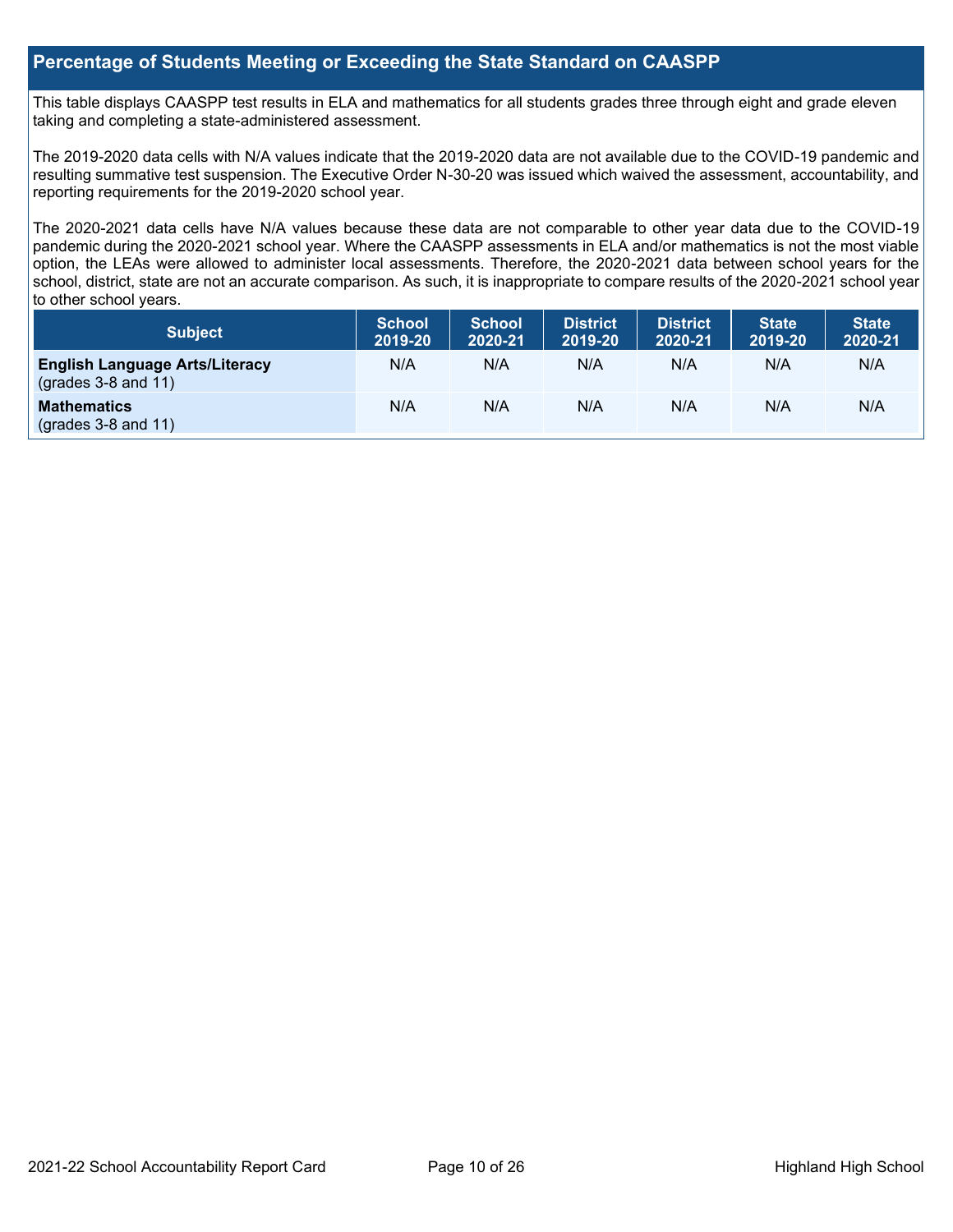### **2020-21 CAASPP Test Results in ELA by Student Group**

This table displays CAASPP test results in ELA by student group for students grades three through eight and grade eleven taking and completing a state-administered assessment. The CDE will populate this table for schools in cases where the school administered the CAASPP assessment. In cases where the school administered a local assessment instead of CAASPP, the CDE will populate this table with "NT" values, meaning this school did not test students using the CAASPP. See the local assessment(s) table for more information.

| <b>CAASPP</b><br><b>Student Groups</b>               | <b>CAASPP</b><br><b>Total</b><br><b>Enrollment</b> | <b>CAASPP</b><br><b>Number</b><br><b>Tested</b> | <b>CAASPP</b><br><b>Percent</b><br><b>Tested</b> | <b>CAASPP</b><br><b>Percent</b><br><b>Not Tested</b> | <b>CAASPP</b><br><b>Percent</b><br>Met or<br><b>Exceeded</b> |
|------------------------------------------------------|----------------------------------------------------|-------------------------------------------------|--------------------------------------------------|------------------------------------------------------|--------------------------------------------------------------|
| <b>All Students</b>                                  | 558                                                | <b>NT</b>                                       | <b>NT</b>                                        | <b>NT</b>                                            | <b>NT</b>                                                    |
| <b>Female</b>                                        | 272                                                | <b>NT</b>                                       | <b>NT</b>                                        | <b>NT</b>                                            | <b>NT</b>                                                    |
| <b>Male</b>                                          | 286                                                | <b>NT</b>                                       | <b>NT</b>                                        | <b>NT</b>                                            | <b>NT</b>                                                    |
| American Indian or Alaska Native                     | $\overline{\phantom{a}}$                           | <b>NT</b>                                       | <b>NT</b>                                        | <b>NT</b>                                            | <b>NT</b>                                                    |
| <b>Asian</b>                                         | 16                                                 | <b>NT</b>                                       | <b>NT</b>                                        | <b>NT</b>                                            | <b>NT</b>                                                    |
| <b>Black or African American</b>                     | 75                                                 | <b>NT</b>                                       | <b>NT</b>                                        | <b>NT</b>                                            | <b>NT</b>                                                    |
| <b>Filipino</b>                                      | 19                                                 | <b>NT</b>                                       | <b>NT</b>                                        | <b>NT</b>                                            | <b>NT</b>                                                    |
| <b>Hispanic or Latino</b>                            | 382                                                | <b>NT</b>                                       | <b>NT</b>                                        | <b>NT</b>                                            | <b>NT</b>                                                    |
| Native Hawaiian or Pacific Islander                  | $\mathbf 0$                                        | $\mathbf 0$                                     | $\mathbf{0}$                                     | $\overline{0}$                                       | 0                                                            |
| <b>Two or More Races</b>                             | 26                                                 | <b>NT</b>                                       | <b>NT</b>                                        | <b>NT</b>                                            | <b>NT</b>                                                    |
| <b>White</b>                                         | 38                                                 | <b>NT</b>                                       | <b>NT</b>                                        | <b>NT</b>                                            | <b>NT</b>                                                    |
| <b>English Learners</b>                              | 37                                                 | <b>NT</b>                                       | <b>NT</b>                                        | <b>NT</b>                                            | <b>NT</b>                                                    |
| <b>Foster Youth</b>                                  | 12                                                 | <b>NT</b>                                       | <b>NT</b>                                        | <b>NT</b>                                            | <b>NT</b>                                                    |
| <b>Homeless</b>                                      | $\overline{\phantom{a}}$                           | <b>NT</b>                                       | <b>NT</b>                                        | <b>NT</b>                                            | <b>NT</b>                                                    |
| <b>Military</b>                                      | --                                                 | <b>NT</b>                                       | <b>NT</b>                                        | <b>NT</b>                                            | <b>NT</b>                                                    |
| <b>Socioeconomically Disadvantaged</b>               | 360                                                | <b>NT</b>                                       | <b>NT</b>                                        | <b>NT</b>                                            | <b>NT</b>                                                    |
| <b>Students Receiving Migrant Education Services</b> | $\overline{\phantom{a}}$                           | <b>NT</b>                                       | <b>NT</b>                                        | <b>NT</b>                                            | <b>NT</b>                                                    |
| <b>Students with Disabilities</b>                    | 109                                                | <b>NT</b>                                       | <b>NT</b>                                        | <b>NT</b>                                            | <b>NT</b>                                                    |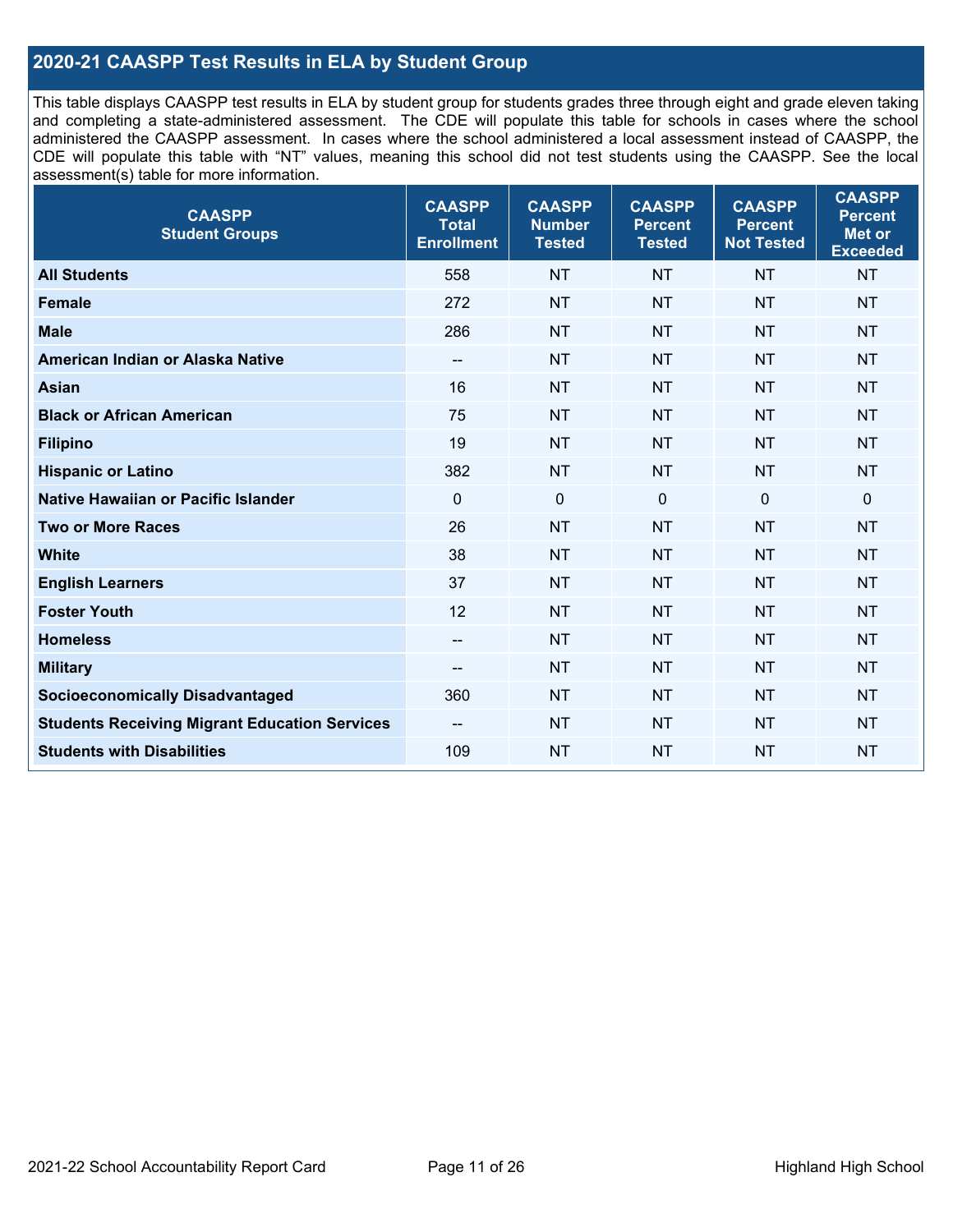### **2020-21 CAASPP Test Results in Math by Student Group**

This table displays CAASPP test results in Math by student group for students grades three through eight and grade eleven taking and completing a state-administered assessment. The CDE will populate this table for schools in cases where the school administered the CAASPP assessment. In cases where the school administered a local assessment instead of CAASPP, the CDE will populate this table with "NT" values, meaning this school did not test students using the CAASPP. See the local assessment(s) table for more information.

| <b>CAASPP</b><br><b>Student Groups</b>               | <b>CAASPP</b><br><b>Total</b><br><b>Enrollment</b> | <b>CAASPP</b><br><b>Number</b><br><b>Tested</b> | <b>CAASPP</b><br><b>Percent</b><br><b>Tested</b> | <b>CAASPP</b><br><b>Percent</b><br><b>Not Tested</b> | <b>CAASPP</b><br><b>Percent</b><br><b>Met or</b><br><b>Exceeded</b> |
|------------------------------------------------------|----------------------------------------------------|-------------------------------------------------|--------------------------------------------------|------------------------------------------------------|---------------------------------------------------------------------|
| <b>All Students</b>                                  | 558                                                | <b>NT</b>                                       | <b>NT</b>                                        | <b>NT</b>                                            | <b>NT</b>                                                           |
| <b>Female</b>                                        | 272                                                | <b>NT</b>                                       | <b>NT</b>                                        | <b>NT</b>                                            | <b>NT</b>                                                           |
| <b>Male</b>                                          | 286                                                | <b>NT</b>                                       | <b>NT</b>                                        | <b>NT</b>                                            | <b>NT</b>                                                           |
| American Indian or Alaska Native                     | $\overline{\phantom{a}}$                           | <b>NT</b>                                       | <b>NT</b>                                        | <b>NT</b>                                            | <b>NT</b>                                                           |
| <b>Asian</b>                                         | 16                                                 | <b>NT</b>                                       | <b>NT</b>                                        | <b>NT</b>                                            | <b>NT</b>                                                           |
| <b>Black or African American</b>                     | 75                                                 | <b>NT</b>                                       | <b>NT</b>                                        | <b>NT</b>                                            | <b>NT</b>                                                           |
| <b>Filipino</b>                                      | 19                                                 | <b>NT</b>                                       | <b>NT</b>                                        | <b>NT</b>                                            | <b>NT</b>                                                           |
| <b>Hispanic or Latino</b>                            | 382                                                | <b>NT</b>                                       | <b>NT</b>                                        | <b>NT</b>                                            | <b>NT</b>                                                           |
| Native Hawaiian or Pacific Islander                  | $\Omega$                                           | $\mathbf 0$                                     | $\mathbf 0$                                      | $\overline{0}$                                       | $\mathbf 0$                                                         |
| <b>Two or More Races</b>                             | 26                                                 | <b>NT</b>                                       | <b>NT</b>                                        | <b>NT</b>                                            | <b>NT</b>                                                           |
| <b>White</b>                                         | 38                                                 | <b>NT</b>                                       | <b>NT</b>                                        | <b>NT</b>                                            | <b>NT</b>                                                           |
| <b>English Learners</b>                              | 37                                                 | <b>NT</b>                                       | <b>NT</b>                                        | <b>NT</b>                                            | <b>NT</b>                                                           |
| <b>Foster Youth</b>                                  | 12                                                 | <b>NT</b>                                       | <b>NT</b>                                        | <b>NT</b>                                            | <b>NT</b>                                                           |
| <b>Homeless</b>                                      | $\qquad \qquad -$                                  | <b>NT</b>                                       | <b>NT</b>                                        | <b>NT</b>                                            | <b>NT</b>                                                           |
| <b>Military</b>                                      | $\overline{\phantom{a}}$                           | <b>NT</b>                                       | <b>NT</b>                                        | <b>NT</b>                                            | <b>NT</b>                                                           |
| <b>Socioeconomically Disadvantaged</b>               | 360                                                | <b>NT</b>                                       | <b>NT</b>                                        | <b>NT</b>                                            | <b>NT</b>                                                           |
| <b>Students Receiving Migrant Education Services</b> | $\overline{\phantom{a}}$                           | <b>NT</b>                                       | <b>NT</b>                                        | <b>NT</b>                                            | <b>NT</b>                                                           |
| <b>Students with Disabilities</b>                    | 109                                                | <b>NT</b>                                       | <b>NT</b>                                        | <b>NT</b>                                            | <b>NT</b>                                                           |

### **2020-21 Local Assessment Test Results in ELA by Student Group**

This table displays Local Assessment test results in ELA by student group for students grades three through eight and grade eleven. LEAs/schools will populate this table for schools in cases where the school administered a local assessment. In cases where the school administered the CAASPP assessment, LEAs/schools will populate this table with "N/A" values in all cells, meaning this table is Not Applicable for this school.

| <b>NWEA MAP Math</b><br><b>Student Groups</b> | <b>NWEA MAP</b><br><b>Math</b><br><b>Total</b><br><b>Enrollment</b> | <b>NWEA MAP</b><br><b>Math</b><br><b>Number</b><br>Tested | <b>NWEA MAP</b><br><b>Math</b><br><b>Percent</b><br><b>Tested</b> | <b>NWEA MAP</b><br><b>Math</b><br><b>Percent</b><br><b>Not Tested</b> | <b>NWEA MAP</b><br><b>Math</b><br><b>Percent</b><br>At or Above<br><b>Grade Level</b> |
|-----------------------------------------------|---------------------------------------------------------------------|-----------------------------------------------------------|-------------------------------------------------------------------|-----------------------------------------------------------------------|---------------------------------------------------------------------------------------|
| <b>All Students</b>                           | 569                                                                 | 299                                                       | 53%                                                               | 47%                                                                   | 71%                                                                                   |
| <b>Female</b>                                 | 278                                                                 | 147                                                       | 53%                                                               | 47%                                                                   | 73%                                                                                   |
| <b>Male</b>                                   | 291                                                                 | 152                                                       | 52%                                                               | 48%                                                                   | 68%                                                                                   |
| American Indian or Alaska Native              | 3                                                                   | 1                                                         | 33%                                                               | 67%                                                                   | $0\%$                                                                                 |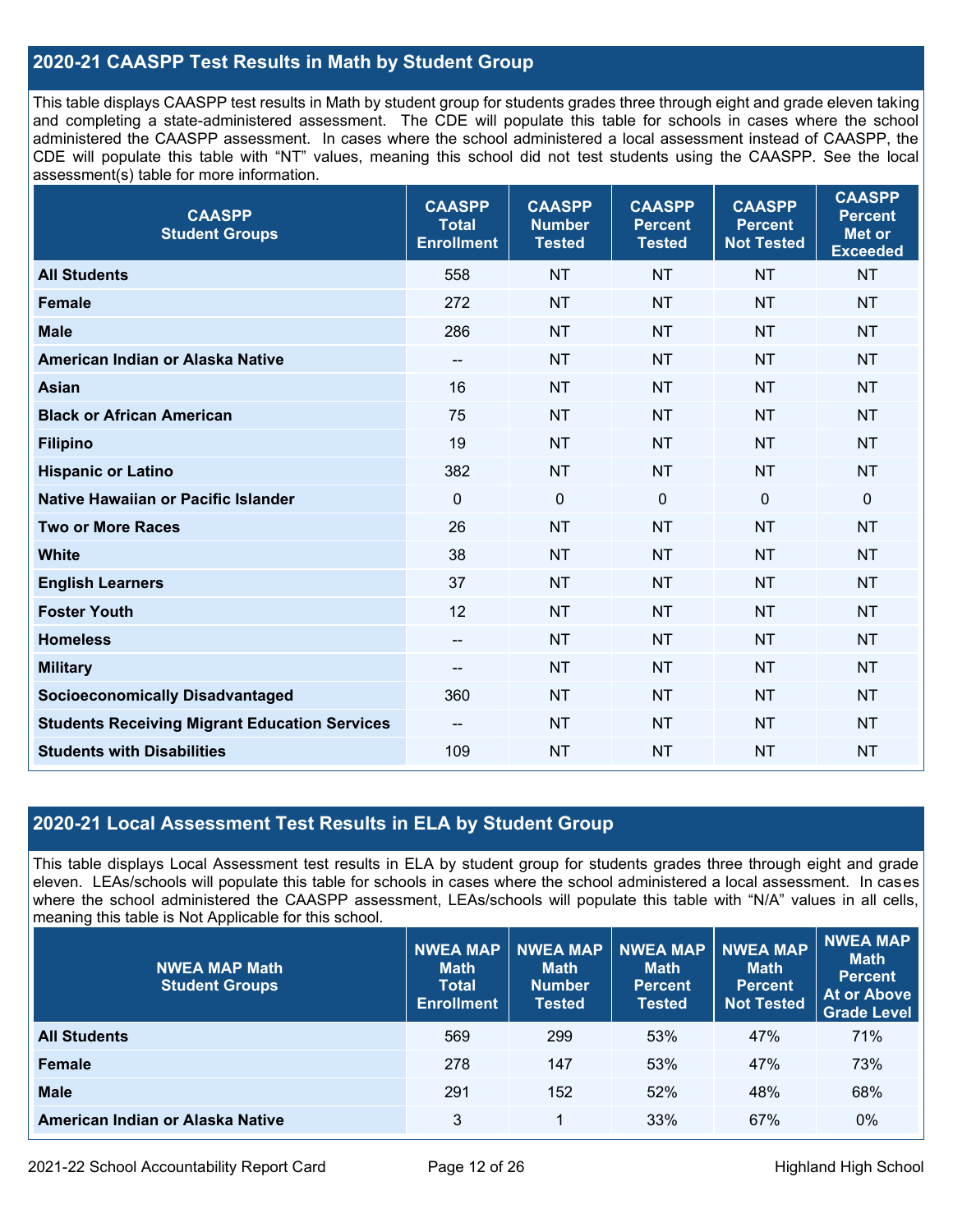| Asian                                                                                      | 16             | 12             | 75%       | 25%       | 92%       |
|--------------------------------------------------------------------------------------------|----------------|----------------|-----------|-----------|-----------|
| <b>Black or African American</b>                                                           | 76             | 33             | 43%       | 57%       | 73%       |
| <b>Filipino</b>                                                                            | 19             | 15             | 79%       | 21%       | 87%       |
| <b>Hispanic or Latino</b>                                                                  | 362            | 192            | 53%       | 47%       | 66%       |
| Native Hawaiian or Pacific Islander                                                        | $\Omega$       | 0              | <b>NA</b> | <b>NA</b> | NA.       |
| <b>Two or More Races</b>                                                                   | 52             | 22             | 42%       | 58%       | 77%       |
| <b>White</b>                                                                               | 41             | 24             | 59%       | 41%       | 83%       |
| <b>English Learners</b>                                                                    | 39             | 12             | 31%       | 69%       | 8%        |
| <b>Foster Youth</b>                                                                        | 10             | $\overline{2}$ | 20%       | 80%       | $0\%$     |
| <b>Homeless</b>                                                                            | $\overline{2}$ | 1              | 50%       | 50%       | $0\%$     |
| <b>Military</b>                                                                            | 8              | 3              | 38%       | 63%       | 100%      |
| <b>Socioeconomically Disadvantaged</b>                                                     | 349            | 158            | 45%       | 55%       | 68%       |
| <b>Students Receiving Migrant Education Services</b>                                       | $\Omega$       | 0              | <b>NA</b> | <b>NA</b> | <b>NA</b> |
| <b>Students with Disabilities</b>                                                          | 108            | 28             | 26%       | 74%       | 32%       |
| *At or above the grade-level standard in the context of the local assessment administered. |                |                |           |           |           |

## **2020-21 Local Assessment Test Results in Math by Student Group**

This table displays Local Assessment test results in Math by student group for students grades three through eight and grade eleven. LEAs/schools will populate this table for schools in cases where the school administered a local assessment. In cases where the school administered the CAASPP assessment, LEAs/schools will populate this table with "N/A" values in all cells, meaning this table is Not Applicable for this school.

| <b>NWEA MAP Math</b><br><b>Student Groups</b> | <b>NWEA MAP</b><br><b>Math</b><br><b>Total</b><br><b>Enrollment</b> | <b>NWEA MAP</b><br><b>Math</b><br><b>Number</b><br><b>Tested</b> | <b>NWEA MAP</b><br><b>Math</b><br><b>Percent</b><br><b>Tested</b> | <b>NWEA MAP</b><br><b>Math</b><br><b>Percent</b><br><b>Not Tested</b> | <b>NWEA MAP</b><br><b>Math</b><br><b>Percent</b><br><b>At or Above</b><br><b>Grade Level</b> |
|-----------------------------------------------|---------------------------------------------------------------------|------------------------------------------------------------------|-------------------------------------------------------------------|-----------------------------------------------------------------------|----------------------------------------------------------------------------------------------|
| <b>All Students</b>                           | 569                                                                 | 373                                                              | 66%                                                               | 34%                                                                   | 63%                                                                                          |
| <b>Female</b>                                 | 278                                                                 | 186                                                              | 67%                                                               | 33%                                                                   | 64%                                                                                          |
| <b>Male</b>                                   | 291                                                                 | 187                                                              | 64%                                                               | 36%                                                                   | 62%                                                                                          |
| American Indian or Alaska Native              | 3                                                                   | $\mathbf{1}$                                                     | 33%                                                               | 67%                                                                   | 100%                                                                                         |
| <b>Asian</b>                                  | 16                                                                  | 14                                                               | 88%                                                               | 13%                                                                   | 93%                                                                                          |
| <b>Black or African American</b>              | 76                                                                  | 48                                                               | 63%                                                               | 37%                                                                   | 56%                                                                                          |
| <b>Filipino</b>                               | 19                                                                  | 16                                                               | 84%                                                               | 16%                                                                   | 81%                                                                                          |
| <b>Hispanic or Latino</b>                     | 362                                                                 | 240                                                              | 66%                                                               | 34%                                                                   | 60%                                                                                          |
| Native Hawaiian or Pacific Islander           | $\Omega$                                                            | $\mathbf{0}$                                                     | <b>NA</b>                                                         | <b>NA</b>                                                             | <b>NA</b>                                                                                    |
| <b>Two or More Races</b>                      | 52                                                                  | 27                                                               | 52%                                                               | 48%                                                                   | 74%                                                                                          |
| <b>White</b>                                  | 41                                                                  | 27                                                               | 66%                                                               | 34%                                                                   | 67%                                                                                          |
| <b>English Learners</b>                       | 39                                                                  | 22                                                               | 56%                                                               | 44%                                                                   | 18%                                                                                          |
| <b>Foster Youth</b>                           | 10                                                                  | $\overline{2}$                                                   | 20%                                                               | 80%                                                                   | $0\%$                                                                                        |
| <b>Homeless</b>                               | $\overline{2}$                                                      | $\mathbf{1}$                                                     | 50%                                                               | 50%                                                                   | 100%                                                                                         |
| <b>Military</b>                               | 8                                                                   | 4                                                                | 50%                                                               | 50%                                                                   | 25%                                                                                          |
| <b>Socioeconomically Disadvantaged</b>        | 349                                                                 | 208                                                              | 60%                                                               | 40%                                                                   | 59%                                                                                          |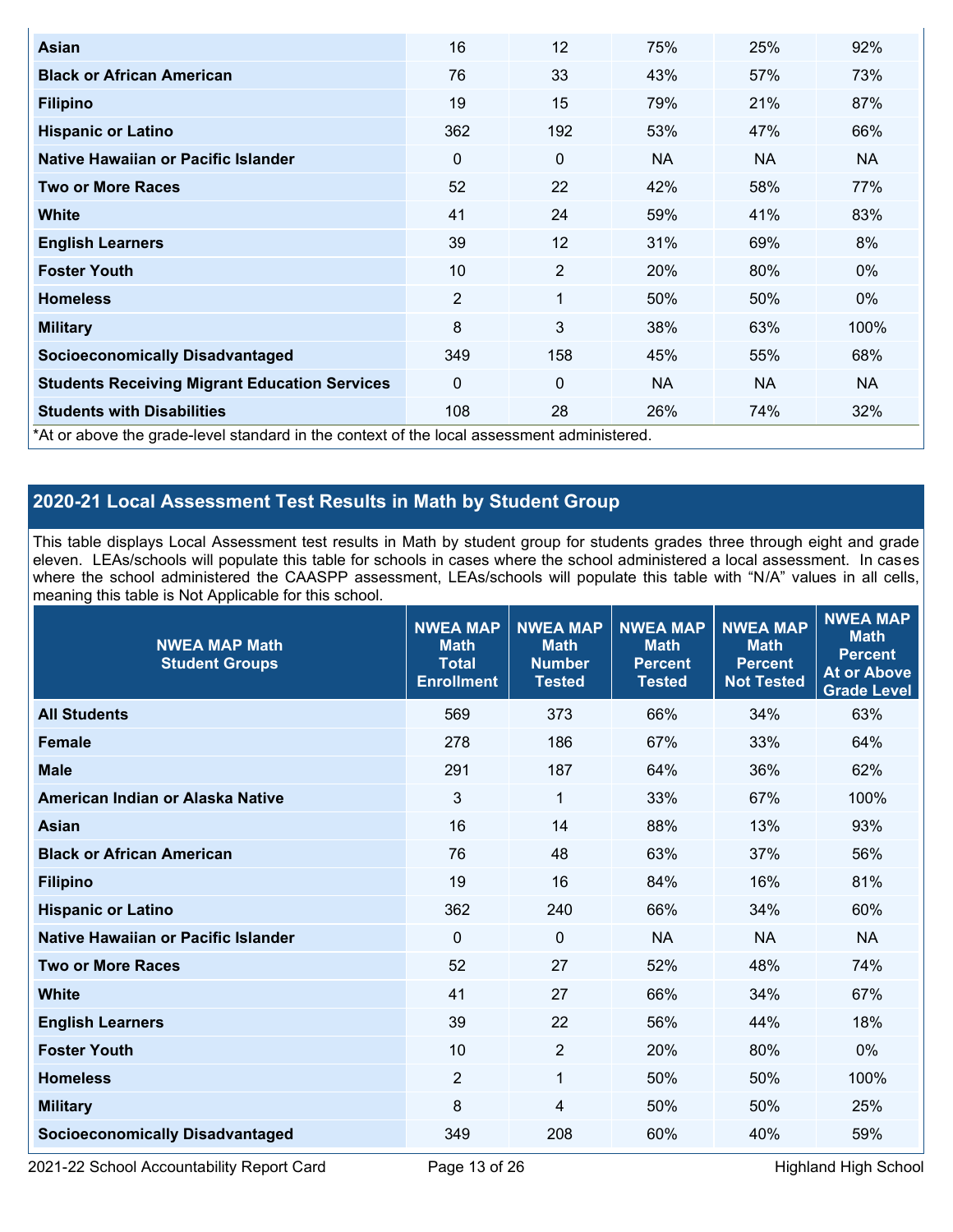| <b>Students Receiving Migrant Education Services</b> |     | NΑ  | ΝA  | NA  |
|------------------------------------------------------|-----|-----|-----|-----|
| <b>Students with Disabilities</b>                    | 108 | 41% | 59% | 18% |

\*At or above the grade-level standard in the context of the local assessment administered.

### **CAASPP Test Results in Science for All Students**

This table displays the percentage of all students grades five, eight, and High School meeting or exceeding the State Standard.

The 2019-2020 data cells with N/A values indicate that the 2019-2020 data are not available due to the COVID-19 pandemic and resulting summative testing suspension. The Executive Order N-30-20 was issued which waived the assessment, accountability, and reporting requirements for the 2019-2020 school year.

For any 2020-2021 data cells with N/T values indicate that this school did not test students using the CAASPP Science.

| <b>Subject</b>                                  | School  | <b>School</b> | <b>District</b> | <b>District</b> | <b>State</b> | <b>State</b> |
|-------------------------------------------------|---------|---------------|-----------------|-----------------|--------------|--------------|
|                                                 | 2019-20 | 2020-21       | 2019-20         | 2020-21         | 2019-20      | 2020-21      |
| <b>Science</b><br>(grades 5, 8 and high school) | N/A     | NT            | N/A             | N1              | N/A          | 28.72        |

### **2020-21 CAASPP Test Results in Science by Student Group**

This table displays CAASPP test results in Science by student group for students grades five, eight, and High School. For any data cells with N/T values indicate that this school did not test students using the CAASPP Science.

| <b>Student Group</b>                                 | <b>Total</b><br><b>Enrollment</b> | <b>Number</b><br><b>Tested</b> | <b>Percent</b><br><b>Tested</b> | <b>Percent</b><br><b>Not Tested</b> | <b>Percent</b><br><b>Met or</b><br><b>Exceeded</b> |
|------------------------------------------------------|-----------------------------------|--------------------------------|---------------------------------|-------------------------------------|----------------------------------------------------|
| <b>All Students</b>                                  | 61                                | <b>NT</b>                      | <b>NT</b>                       | <b>NT</b>                           | <b>NT</b>                                          |
| <b>Female</b>                                        | 20                                | <b>NT</b>                      | <b>NT</b>                       |                                     |                                                    |
| <b>Male</b>                                          | 41                                | <b>NT</b>                      | <b>NT</b>                       |                                     |                                                    |
| American Indian or Alaska Native                     | 0                                 | $\mathbf 0$                    | $\mathbf 0$                     | $\mathbf 0$                         | $\mathbf 0$                                        |
| <b>Asian</b>                                         | --                                | <b>NT</b>                      | <b>NT</b>                       | <b>NT</b>                           | <b>NT</b>                                          |
| <b>Black or African American</b>                     | 17                                | <b>NT</b>                      | <b>NT</b>                       | <b>NT</b>                           | <b>NT</b>                                          |
| <b>Filipino</b>                                      | 0                                 | 0                              | $\Omega$                        | $\mathbf 0$                         | $\mathbf 0$                                        |
| <b>Hispanic or Latino</b>                            | 33                                | <b>NT</b>                      | <b>NT</b>                       | <b>NT</b>                           | <b>NT</b>                                          |
| Native Hawaiian or Pacific Islander                  | --                                | <b>NT</b>                      | <b>NT</b>                       | <b>NT</b>                           | <b>NT</b>                                          |
| <b>Two or More Races</b>                             | --                                | <b>NT</b>                      | <b>NT</b>                       | <b>NT</b>                           | <b>NT</b>                                          |
| <b>White</b>                                         | --                                | <b>NT</b>                      | <b>NT</b>                       | <b>NT</b>                           | <b>NT</b>                                          |
| <b>English Learners</b>                              | 14                                | <b>NT</b>                      | <b>NT</b>                       | <b>NT</b>                           | <b>NT</b>                                          |
| <b>Foster Youth</b>                                  | --                                | <b>NT</b>                      | <b>NT</b>                       | <b>NT</b>                           | <b>NT</b>                                          |
| <b>Homeless</b>                                      | --                                | <b>NT</b>                      | <b>NT</b>                       | <b>NT</b>                           | <b>NT</b>                                          |
| <b>Military</b>                                      | --                                | <b>NT</b>                      | <b>NT</b>                       | <b>NT</b>                           | <b>NT</b>                                          |
| <b>Socioeconomically Disadvantaged</b>               | 39                                | <b>NT</b>                      | <b>NT</b>                       | <b>NT</b>                           | <b>NT</b>                                          |
| <b>Students Receiving Migrant Education Services</b> | 0                                 | $\mathbf 0$                    | $\mathbf 0$                     | $\mathbf 0$                         | $\mathbf{0}$                                       |
| <b>Students with Disabilities</b>                    | 19                                | <b>NT</b>                      | <b>NT</b>                       | <b>NT</b>                           | <b>NT</b>                                          |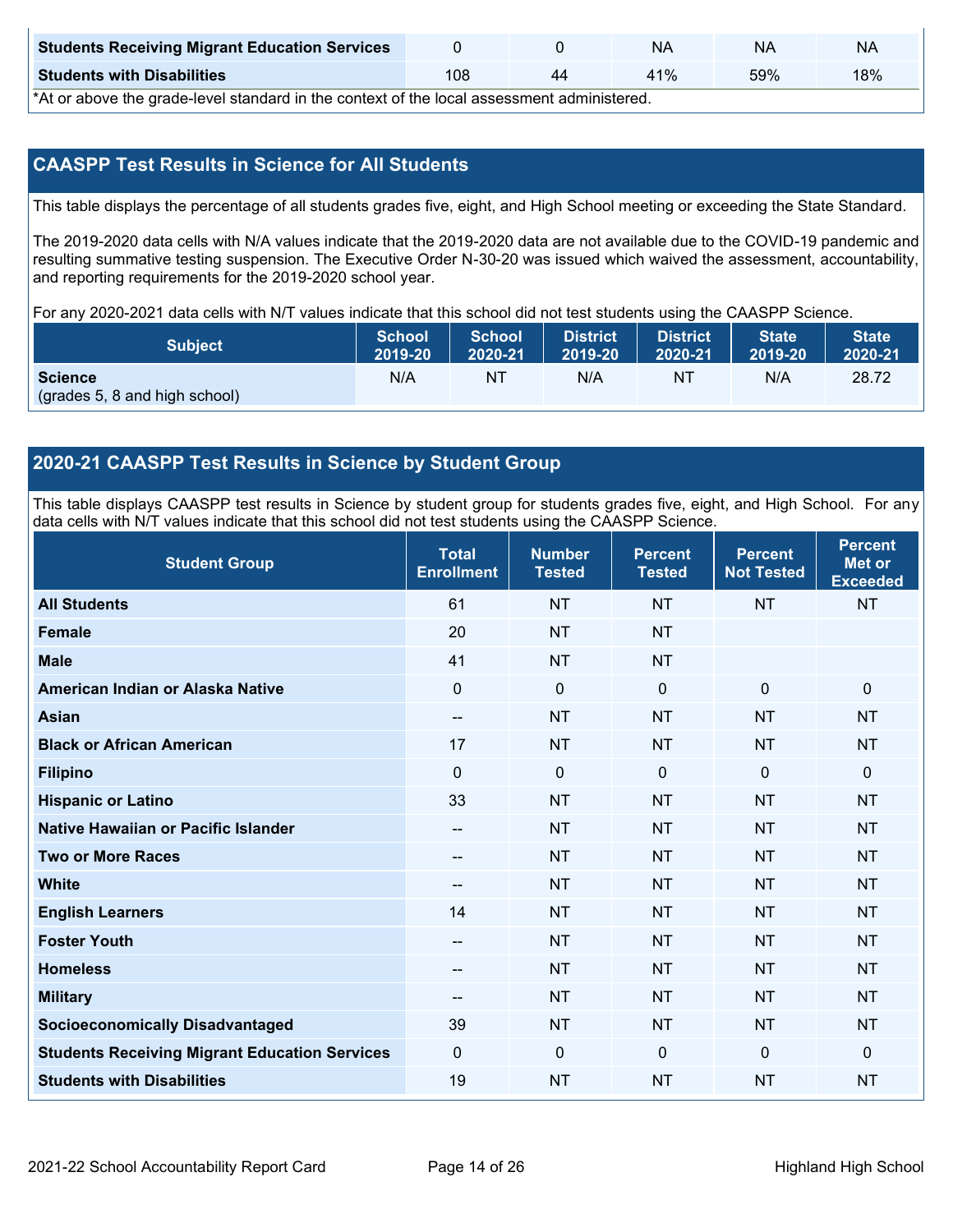### **2020-21 Career Technical Education Programs**

Highland High School provides students with a wide range of Career Technical Education (CTE) opportunities to prepare them for both college and career paths. That includes course offerings in the Engineering, Arts, Media and Entertainment, Education/Child Development, Public Service, Health Science, and Information Technology industry sectors. Our Public Service Academy is a recognized California Partnership Academy through the California Department of Education. The academy allows students to learn content applicable to careers in the public service and health science fields within a small learning community of student cohorts who take the same courses throughout their high school experience. It is one of a select few approved high school programs in Los Angeles County to offer the EMT certification courses.

Students in the academy partake in field trips to industry and higher education institutions, work-based learning opportunities, and leadership training and experiences. Highland High School has an active Career Technical Student Organization (CTSO), SkillsUSA Chapter, that all CTE students have the opportunity to be enrolled in to develop and build on their leadership, knowledge, and skill level through competitions and additional activities. HHS offers STEM and law/government courses outside the school day to extend college and career offerings for students. Our site receives support, works collaboratively with the Career Technical Education office to provide CTE opportunities to ensure students have access to the technology, curriculum, and partnerships, and teachers have the professional development that supports a high-quality CTE program.

Data is pulled from the California Longitudinal Pupil Achievement Data System (CALPADS) to provide comparison data for HHS CTE students and progress in the College and Career Indicator for CTE pathways. Supplemental data provided in coordination with the CTE office includes work-based learning, college coursework and acceptance rates, graduation rates, and attendance.

### **2020-21 Career Technical Education (CTE) Participation**

| <b>Measure</b>                                                                                                                    | <b>CTE Program Participation</b> |
|-----------------------------------------------------------------------------------------------------------------------------------|----------------------------------|
| <b>Number of Pupils Participating in CTE</b>                                                                                      | 1.005                            |
| Percent of Pupils that Complete a CTE Program and Earn a High School Diploma                                                      | 100                              |
| Percent of CTE Courses that are Sequenced or Articulated Between the School and<br><b>Institutions of Postsecondary Education</b> | 19.2                             |

### **Course Enrollment/Completion**

This table displays the course enrollment/completion of University of California (UC) and/or California State University (CSU) admission requirements.

| <b>UC/CSU Course Measure</b>                                                | <b>Percent</b> |
|-----------------------------------------------------------------------------|----------------|
| 2020-2021 Pupils Enrolled in Courses Required for UC/CSU Admission          | 94.74          |
| 2019-2020 Graduates Who Completed All Courses Required for UC/CSU Admission | 30.29          |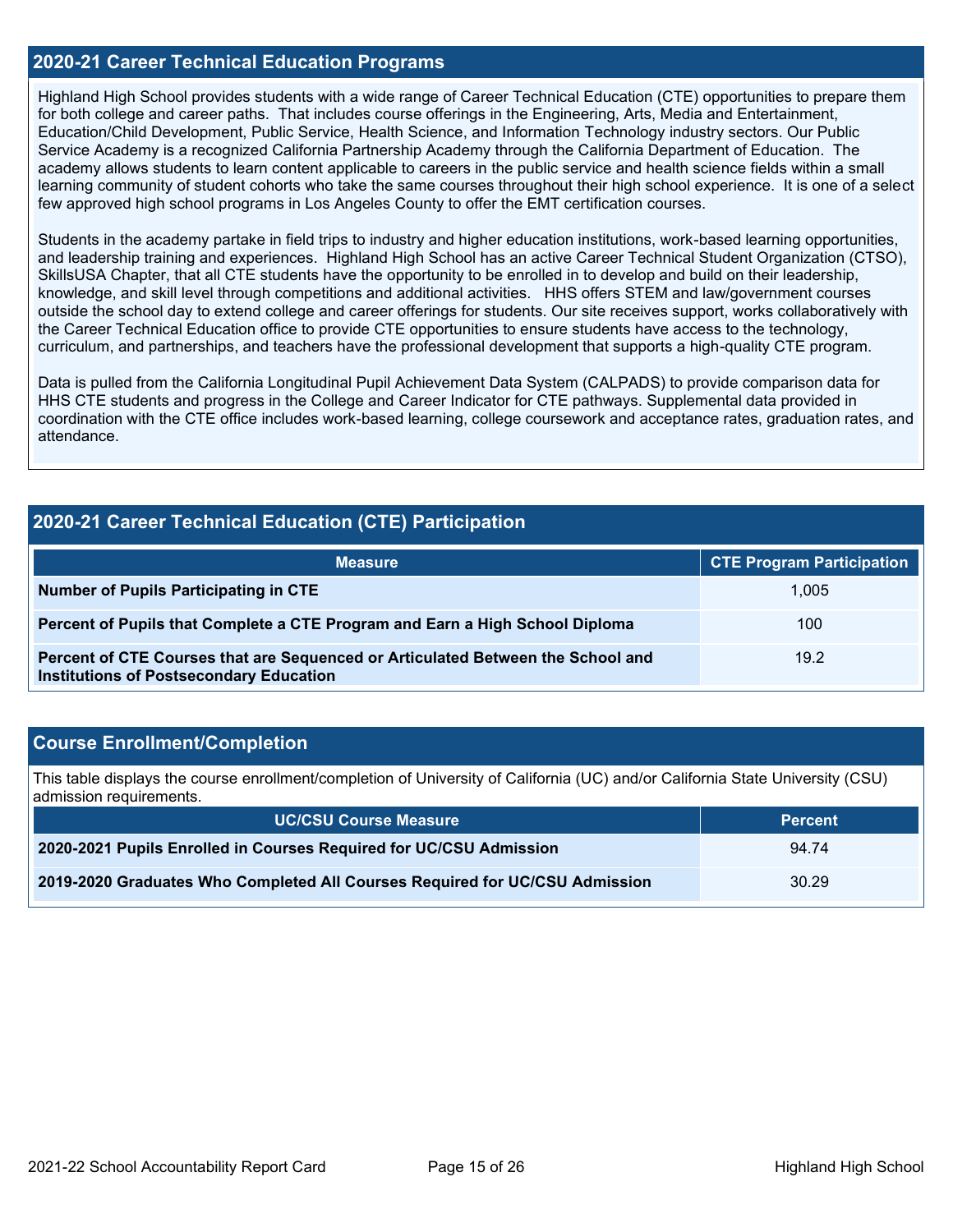## **B. Pupil Outcomes State Priority: Other Pupil Outcomes**

The SARC provides the following information relevant to the State priority: Other Pupil Outcomes (Priority 8): Pupil outcomes in the subject area of physical education.

### **2020-21 California Physical Fitness Test Results**

Due to the COVID-19 crisis, the Physical Fitness Test was suspended during the 2020-2021 school year and therefore no data are reported and each cell in this table is populated with "N/A."

| <b>Grade Level</b> | <b>Four of Six Fitness Standards</b> | Percentage of Students Meeting   Percentage of Students Meeting   Percentage of Students Meeting  <br><b>Six of Six Fitness Standards</b><br><b>Five of Six Fitness Standards</b> |     |
|--------------------|--------------------------------------|-----------------------------------------------------------------------------------------------------------------------------------------------------------------------------------|-----|
| Grade 5            | N/A                                  | N/A                                                                                                                                                                               | N/A |
| Grade 7            | N/A                                  | N/A                                                                                                                                                                               | N/A |
| Grade 9            | N/A                                  | N/A                                                                                                                                                                               | N/A |

## **C. Engagement State Priority: Parental Involvement**

The SARC provides the following information relevant to the State priority: Parental Involvement (Priority 3): Efforts the school district makes to seek parent input in making decisions regarding the school district and at each school site.

### **2021-22 Opportunities for Parental Involvement**

Parental involvement is a vital part of creating a sense of community at Highland High School and greatly affects the success of the campus. Our goal is to assist in creating positive and productive home / school / community partnerships that will promote involvement in school planning and development. Highland offers numerous opportunities for parents to become involved and contribute to the educational program such as the opportunity to serve on the Principal's Advisory Committee or the English Learners Advisory Committee. These Advisory Committees address a broad variety of issues ranging from academic programs to parent and student concerns. The English Learners Advisory Committee has a direct impact on student achievement through opportunities to become directly involved in program decision-making.

Highland administrators and guidance department maintain an open-door policy in order to provide an inviting atmosphere for parents who may need assistance. Parents are also welcome to visit their child's classes. Each year, many parents observe their children in the classroom in order to monitor progress and also gain a better understanding of Highland's educational program.

Highland has an active Sports and Clubs as well as some have support through Booster Associations that provide hundreds of parents the opportunity to become involved in fund-raising, chaperoning and other aspects of athletic and activity programs. At this time sports and activities are limited due to distance learning as a result of Covid-19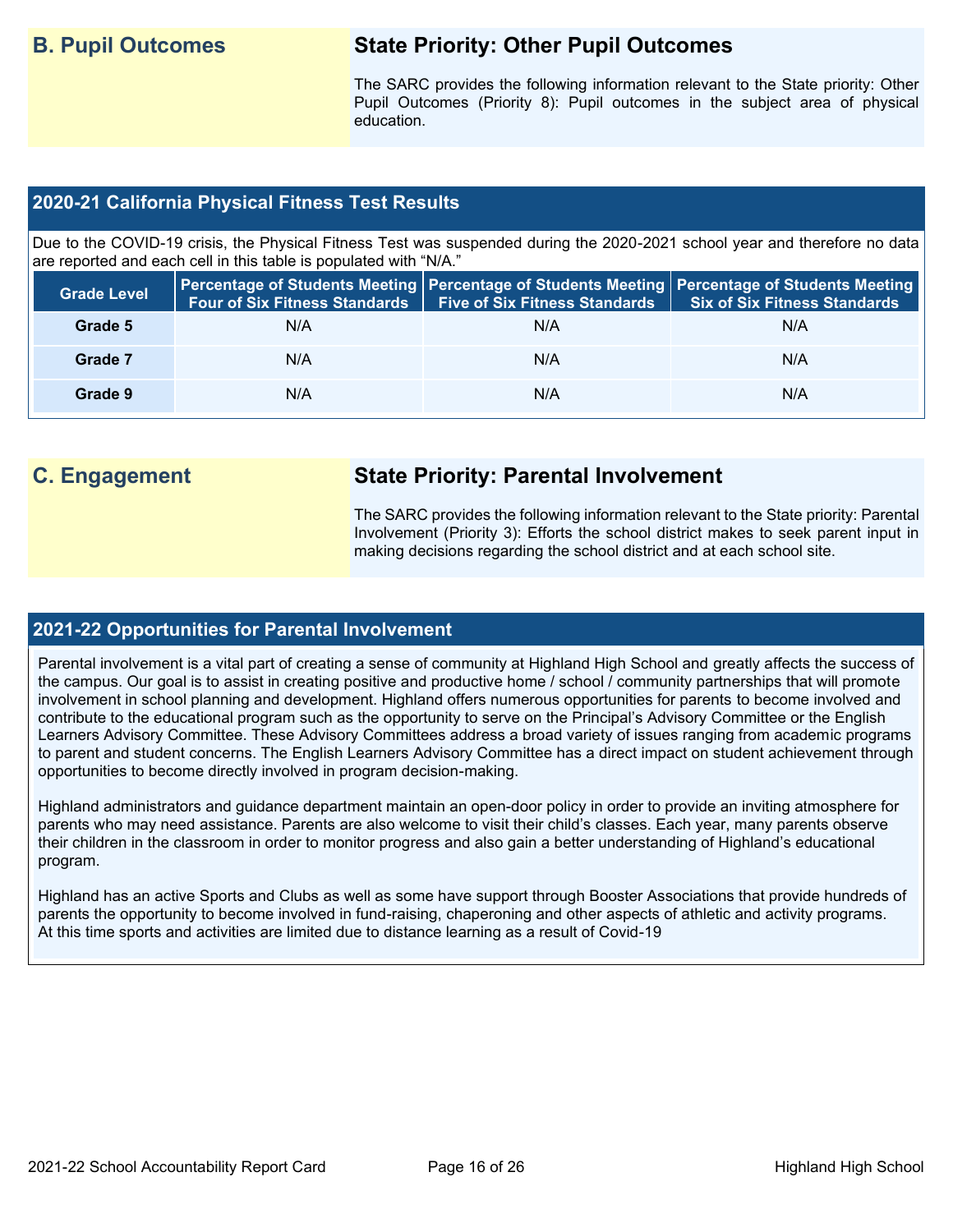## **C. Engagement State Priority: Pupil Engagement**

The SARC provides the following information relevant to the State priority: Pupil Engagement (Priority 5):

- High school dropout rates;
- High school graduation rates; and
- Chronic Absenteeism

## **Dropout Rate and Graduation Rate (Four-Year Cohort Rate)**

| <b>Indicator</b>       | <b>School</b><br>2018-19 | <b>School</b><br>2019-20 | <b>School</b><br>2020-21 | <b>District</b><br>$72018 - 19$ | <b>District</b><br>2019-20 | <b>District</b><br>2020-21 | <b>State</b><br>2018-19 | <b>State</b><br>2019-20 | <b>State</b><br>2020-21 |
|------------------------|--------------------------|--------------------------|--------------------------|---------------------------------|----------------------------|----------------------------|-------------------------|-------------------------|-------------------------|
| <b>Dropout Rate</b>    | 4.1                      | 5.2                      | 5.4                      | 11.0                            | 9.7                        | 18.3                       | 9.0                     | 8.9                     | 9.4                     |
| <b>Graduation Rate</b> | 89.4                     | 86.5                     | 82.0                     | 78.9                            | 76.4                       | 71.9                       | 84.5                    | 84.2                    | 83.6                    |

## **2020-21 Graduation Rate by Student Group (Four-Year Cohort Rate)**

This table displays the 2020-21 graduation rate by student group. For information on the Four-Year Adjusted Cohort Graduation Rate (ACGR), visit the CDE Adjusted Cohort Graduation Rate web page at [www.cde.ca.gov/ds/ad/acgrinfo.asp.](http://www.cde.ca.gov/ds/ad/acgrinfo.asp)

| <b>Student Group</b>                                 | <b>Number of</b><br><b>Students in Cohort</b> | <b>Number of</b><br><b>Cohort Graduates</b> | <b>Cohort</b><br><b>Graduation Rate</b> |
|------------------------------------------------------|-----------------------------------------------|---------------------------------------------|-----------------------------------------|
| <b>All Students</b>                                  | 615                                           | 504                                         | 82.0                                    |
| <b>Female</b>                                        | 303                                           | 265                                         | 87.5                                    |
| <b>Male</b>                                          | 312                                           | 239                                         | 76.6                                    |
| American Indian or Alaska Native                     | --                                            | --                                          | $\overline{\phantom{a}}$                |
| <b>Asian</b>                                         | 14                                            | 11                                          | 78.6                                    |
| <b>Black or African American</b>                     | 76                                            | 62                                          | 81.6                                    |
| <b>Filipino</b>                                      | 12                                            | 11                                          | 91.7                                    |
| <b>Hispanic or Latino</b>                            | 403                                           | 331                                         | 82.1                                    |
| Native Hawaiian or Pacific Islander                  | $-$                                           | --                                          | $\overline{\phantom{m}}$                |
| <b>Two or More Races</b>                             | 28                                            | 22                                          | 78.6                                    |
| <b>White</b>                                         | 77                                            | 63                                          | 81.8                                    |
| <b>English Learners</b>                              | 64                                            | 38                                          | 59.4                                    |
| <b>Foster Youth</b>                                  | 17                                            | 9                                           | 52.9                                    |
| <b>Homeless</b>                                      | 12                                            | 4                                           | 33.3                                    |
| <b>Socioeconomically Disadvantaged</b>               | 494                                           | 393                                         | 79.6                                    |
| <b>Students Receiving Migrant Education Services</b> | --                                            | --                                          | --                                      |
| <b>Students with Disabilities</b>                    | 132                                           | 73                                          | 55.3                                    |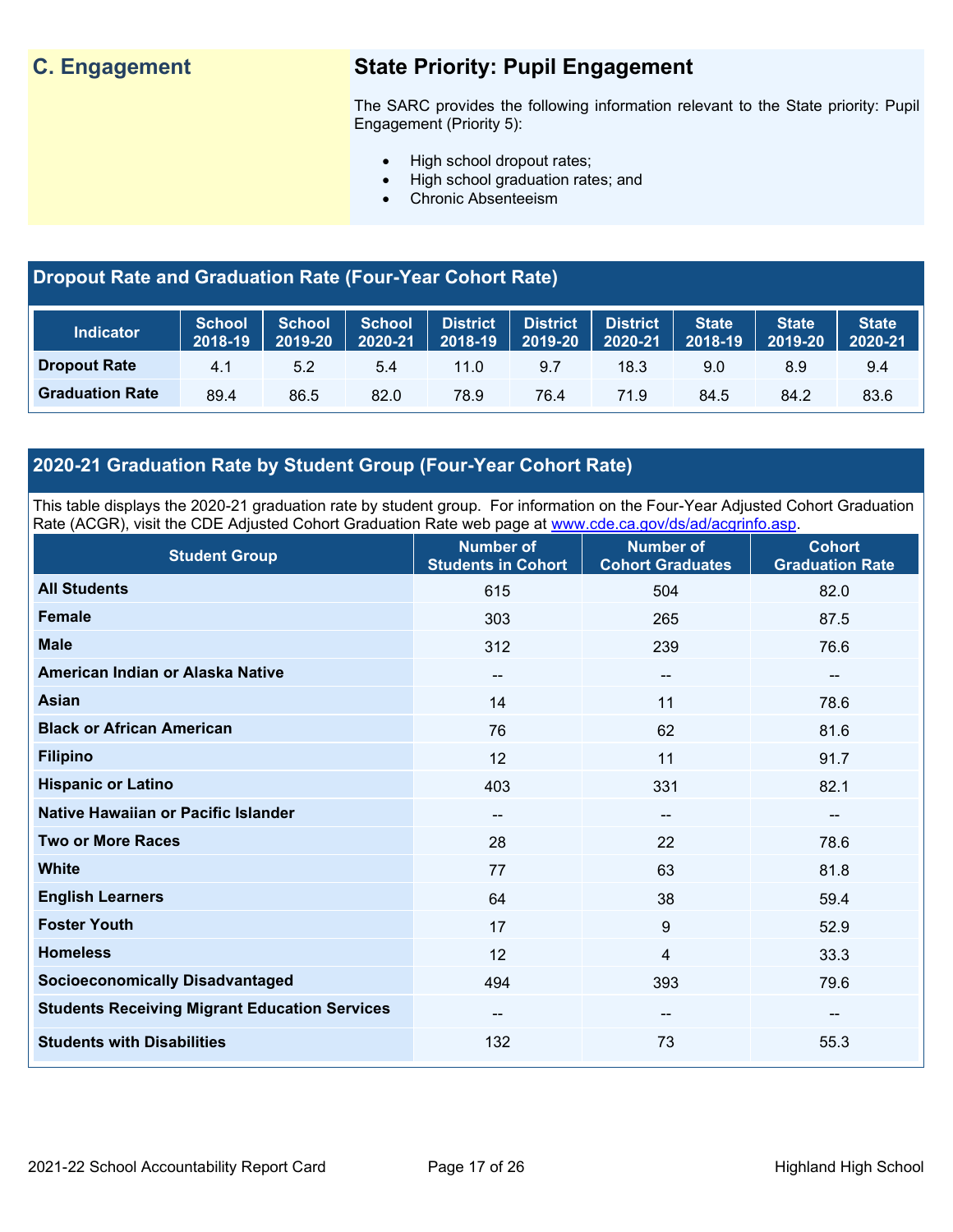## **2020-21 Chronic Absenteeism by Student Group**

| <b>Student Group</b>                                 | <b>Cumulative</b><br><b>Enrollment</b> | <b>Chronic</b><br><b>Absenteeism</b><br><b>Eligible Enrollment</b> | <b>Chronic</b><br><b>Absenteeism</b><br><b>Count</b> | <b>Chronic</b><br><b>Absenteeism</b><br><b>Rate</b> |
|------------------------------------------------------|----------------------------------------|--------------------------------------------------------------------|------------------------------------------------------|-----------------------------------------------------|
| <b>All Students</b>                                  | 2976                                   | 2897                                                               | 503                                                  | 17.4                                                |
| <b>Female</b>                                        | 1439                                   | 1407                                                               | 212                                                  | 15.1                                                |
| <b>Male</b>                                          | 1537                                   | 1490                                                               | 291                                                  | 19.5                                                |
| American Indian or Alaska Native                     | 9                                      | 9                                                                  | 1                                                    | 11.1                                                |
| <b>Asian</b>                                         | 65                                     | 65                                                                 | 6                                                    | 9.2                                                 |
| <b>Black or African American</b>                     | 470                                    | 451                                                                | 112                                                  | 24.8                                                |
| <b>Filipino</b>                                      | 70                                     | 70                                                                 | $\overline{2}$                                       | 2.9                                                 |
| <b>Hispanic or Latino</b>                            | 1995                                   | 1946                                                               | 312                                                  | 16.0                                                |
| Native Hawaiian or Pacific Islander                  | 7                                      | 6                                                                  | 1                                                    | 16.7                                                |
| <b>Two or More Races</b>                             | 119                                    | 115                                                                | 32                                                   | 27.8                                                |
| <b>White</b>                                         | 241                                    | 235                                                                | 37                                                   | 15.7                                                |
| <b>English Learners</b>                              | 295                                    | 291                                                                | 71                                                   | 24.4                                                |
| <b>Foster Youth</b>                                  | 74                                     | 65                                                                 | 21                                                   | 32.3                                                |
| <b>Homeless</b>                                      | 16                                     | 13                                                                 | $\overline{7}$                                       | 53.8                                                |
| <b>Socioeconomically Disadvantaged</b>               | 2046                                   | 1994                                                               | 421                                                  | 21.1                                                |
| <b>Students Receiving Migrant Education Services</b> | 20                                     | 20                                                                 | 6                                                    | 30.0                                                |
| <b>Students with Disabilities</b>                    | 593                                    | 573                                                                | 164                                                  | 28.6                                                |

## **C. Engagement State Priority: School Climate**

The SARC provides the following information relevant to the State priority: School Climate (Priority 6):

- Pupil suspension rates;
- Pupil expulsion rates; and
- Other local measures on the sense of safety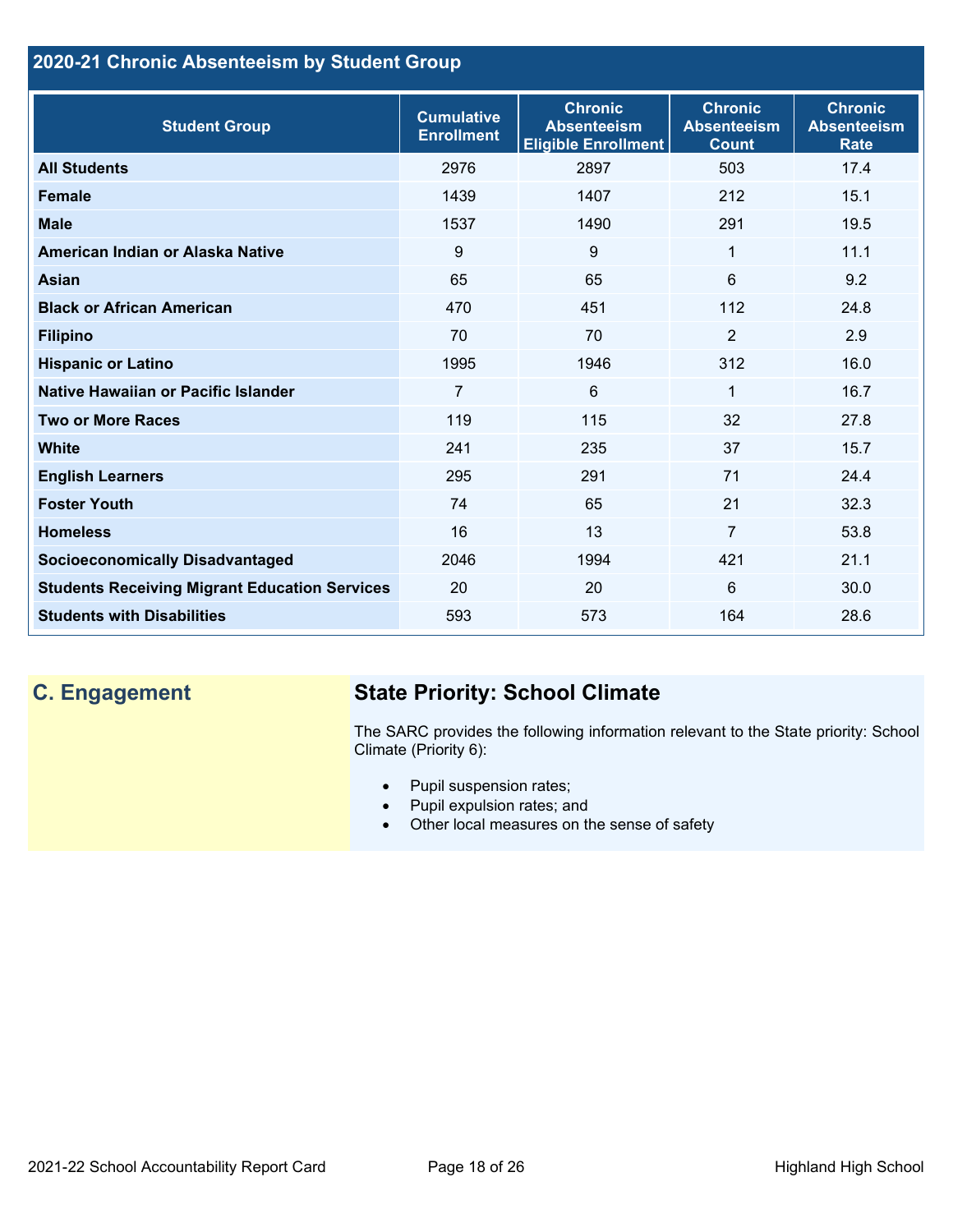### **Suspensions and Expulsions**

This table displays suspensions and expulsions data collected between July through June, each full school year respectively. Data collected during the 2020-21 school year may not be comparable to earlier years of this collection due to differences in learning mode instruction in response to the COVID-19 pandemic.

| <b>Subject</b>     | <b>School</b><br>2018-19 | <b>School</b><br>2020-21 | <b>District</b><br>2018-19 | <b>District</b><br>2020-21 | <b>State</b><br>2018-19 | <b>State</b><br>2020-21 |
|--------------------|--------------------------|--------------------------|----------------------------|----------------------------|-------------------------|-------------------------|
| <b>Suspensions</b> | 8.49                     | 0.00                     | 7.95                       | 0.07                       | 3.47                    | 0.20                    |
| <b>Expulsions</b>  | 0.17                     | 0.00                     | 0.24                       | 0.00                       | 0.08                    | 0.00                    |

This table displays suspensions and expulsions data collected between July through February, partial school year due to the COVID-19 pandemic. The 2019-2020 suspensions and expulsions rate data are not comparable to other year data because the 2019-2020 school year is a partial school year due to the COVID-19 crisis. As such, it would be inappropriate to make any comparisons in rates of suspensions and expulsions in the 2019-2020 school year compared to other school years.

| <b>Subject</b>     | <b>School</b><br>2019-20 | <b>District</b><br>2019-20 | <b>State</b><br>2019-20 |
|--------------------|--------------------------|----------------------------|-------------------------|
| <b>Suspensions</b> | 4.41                     | 5.43                       | 2.45                    |
| <b>Expulsions</b>  | 0.30                     | 0.12                       | 0.05                    |

### **2020-21 Suspensions and Expulsions by Student Group**

| <b>Student Group</b>                                 | <b>Suspensions Rate</b> | <b>Expulsions Rate</b> |
|------------------------------------------------------|-------------------------|------------------------|
| <b>All Students</b>                                  | 0.00                    | 0.00                   |
| <b>Female</b>                                        | 0.00                    | 0.00                   |
| <b>Male</b>                                          | 0.00                    | 0.00                   |
| American Indian or Alaska Native                     | 0.00                    | 0.00                   |
| <b>Asian</b>                                         | 0.00                    | 0.00                   |
| <b>Black or African American</b>                     | 0.00                    | 0.00                   |
| <b>Filipino</b>                                      | 0.00                    | 0.00                   |
| <b>Hispanic or Latino</b>                            | 0.00                    | 0.00                   |
| Native Hawaiian or Pacific Islander                  | 0.00                    | 0.00                   |
| <b>Two or More Races</b>                             | 0.00                    | 0.00                   |
| <b>White</b>                                         | 0.00                    | 0.00                   |
| <b>English Learners</b>                              | 0.00                    | 0.00                   |
| <b>Foster Youth</b>                                  | 0.00                    | 0.00                   |
| <b>Homeless</b>                                      | 0.00                    | 0.00                   |
| <b>Socioeconomically Disadvantaged</b>               |                         |                        |
| <b>Students Receiving Migrant Education Services</b> | 0.00                    | 0.00                   |
| <b>Students with Disabilities</b>                    |                         |                        |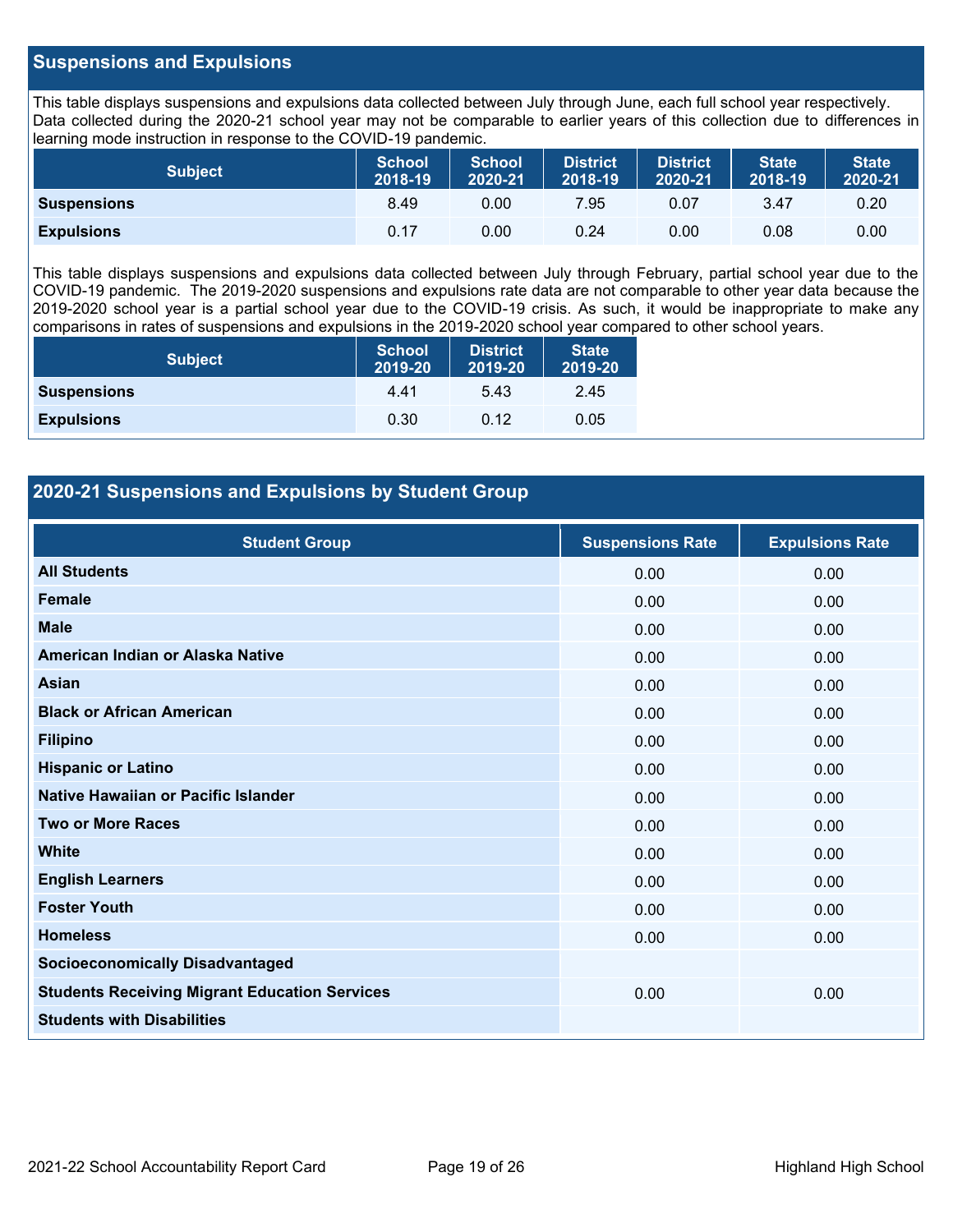### **2021-22 School Safety Plan**

Highland High School has developed and implemented a Safe School Plan based on the concept that comprehensive school safety is fundamental to students' school success and achievement. A complete copy of the School Safety Plans can be obtained in the Administration Office. The administrators, teachers, and classified staff members share in the responsibility of creating and maintaining a safe educational environment for each and every student. Safety is central to the daily operation of any school campus. Before students can learn or improve they must first feel safe at school. The classrooms and school campus environment as a whole must be free from disruptive behavior, discipline problems, and other unnecessary distractions that interrupt the learning process. California Education Code, District policies, and school rules are enforced to ensure a positive climate in which students may pursue their education. Students are informed of the California Education Codes relating to student conduct, District policies, and school rules at the beginning of each school year through meetings with Vice Principals, School Counselors and Classroom Teachers. All staff undertook ALICE training during the 2019-2020 school year in order to be prepared for school safety incidents that require this type of training.

In addition to safety enhancements across the District (see below), at Highland High School students MUST have IDs when entering campus. Large bags and cases of any type are subject to being searched. We have also eliminated various entrances, and now provide two main student entrances at the north gates and 400s. All visitors MUST enter through the front office and adhere to a new identification process. We also have increased the number of lockdown drills. Since March 2018, we conduct ongoing safety committee meetings that include parents, students, teachers, administrators and neighboring schools. These meetings focus on assessing safety needs and proposing solutions.

### District Statement:

We want our community to be aware of our continued commitment to safety which includes multiple, proactive approaches to fortifying security throughout our schools.

In April and June 2018, we conducted safety reviews of our campuses that resulted in the implementation of enhanced safety measures. These measures vary by school and include enhanced fencing, additional security and counseling personnel, updated surveillance cameras, front entrance modifications, and door locking devices. We also incorporated additional training with the Lancaster Sheriff's Station and revised student, staff and visitor identification processes.

For more than 25 years, we have had a dedicated school deputy on campus each day. In addition to this, we continue to focus on our students' social emotional needs through various programs and counseling outreach, provide safety training to our students and staff, and underscore the importance of vigilance through "See Something, Say Something." Our district and site websites have links to confidential student referral forms, where students and parents are able to submit safety concerns for administration to address.

### **2018-19 Secondary Average Class Size and Class Size Distribution**

This table displays the 2018-19 average class size and class size distribution. The columns titled "Number of Classes" indicates how many classes fall into each size category (a range of total students per classroom). At the secondary school level, this information is reported by subject area rather than grade level.

| <b>Subject</b>               | <b>Average</b><br><b>Class</b><br><b>Size</b> | <b>1-22 Students</b> | Number of Classes with   Number of Classes with   Number of Classes with<br>23-32 Students | 33+ Students |
|------------------------------|-----------------------------------------------|----------------------|--------------------------------------------------------------------------------------------|--------------|
| <b>English Language Arts</b> | 22                                            | 55                   | 18                                                                                         | 52           |
| <b>Mathematics</b>           | 27                                            | 21                   | 35                                                                                         | 35           |
| <b>Science</b>               | 23                                            | 35                   | 24                                                                                         | 32           |
| <b>Social Science</b>        | 25                                            | 31                   | 8                                                                                          | 46           |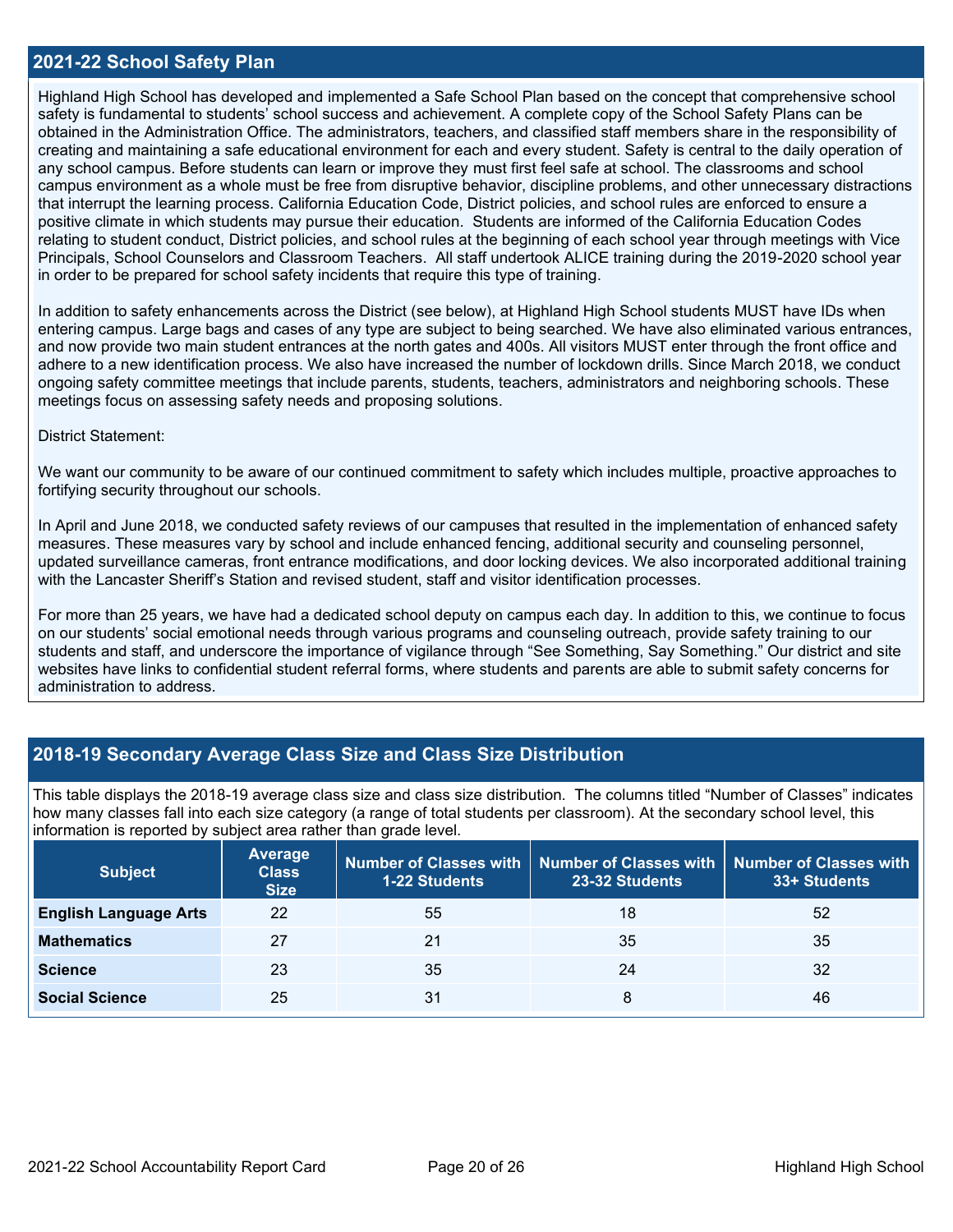### **2019-20 Secondary Average Class Size and Class Size Distribution**

This table displays the 2019-20 average class size and class size distribution. The columns titled "Number of Classes" indicates how many classes fall into each size category (a range of total students per classroom). At the secondary school level, this information is reported by subject area rather than grade level.

| <b>Subject</b>               | <b>Average</b><br><b>Class</b><br><b>Size</b> | Number of Classes with<br><b>1-22 Students</b> | <b>Number of Classes with</b><br>23-32 Students | Number of Classes with<br>33+ Students |
|------------------------------|-----------------------------------------------|------------------------------------------------|-------------------------------------------------|----------------------------------------|
| <b>English Language Arts</b> | 22                                            | 57                                             | 24                                              | 49                                     |
| <b>Mathematics</b>           | 23                                            | 47                                             | 28                                              | 34                                     |
| <b>Science</b>               | 26                                            | 24                                             | 18                                              | 33                                     |
| <b>Social Science</b>        | 25                                            | 30                                             | 8                                               | 50                                     |

### **2020-21 Secondary Average Class Size and Class Size Distribution**

This table displays the 2020-21 average class size and class size distribution. The columns titled "Number of Classes" indicates how many classes fall into each size category (a range of total students per classroom). At the secondary school level, this information is reported by subject area rather than grade level.

| <b>Subject</b>               | <b>Average</b><br><b>Class</b><br><b>Size</b> | Number of Classes with<br><b>1-22 Students</b> | 23-32 Students | Number of Classes with   Number of Classes with<br>33+ Students |
|------------------------------|-----------------------------------------------|------------------------------------------------|----------------|-----------------------------------------------------------------|
| <b>English Language Arts</b> | 23                                            | 60                                             | 14             | 53                                                              |
| <b>Mathematics</b>           | 23                                            | 44                                             | 17             | 47                                                              |
| <b>Science</b>               | 26                                            | 24                                             | 22             | 32                                                              |
| <b>Social Science</b>        | 25                                            | 25                                             | 18             | 36                                                              |

### **2020-21 Ratio of Pupils to Academic Counselor**

This table displays the ratio of pupils to Academic Counselor. One full time equivalent (FTE) equals one staff member working full time; one FTE could also represent two staff members who each work 50 percent of full time.

| <b>Title</b>                        | <b>Ratio</b> |
|-------------------------------------|--------------|
| <b>Pupils to Academic Counselor</b> | 350.1        |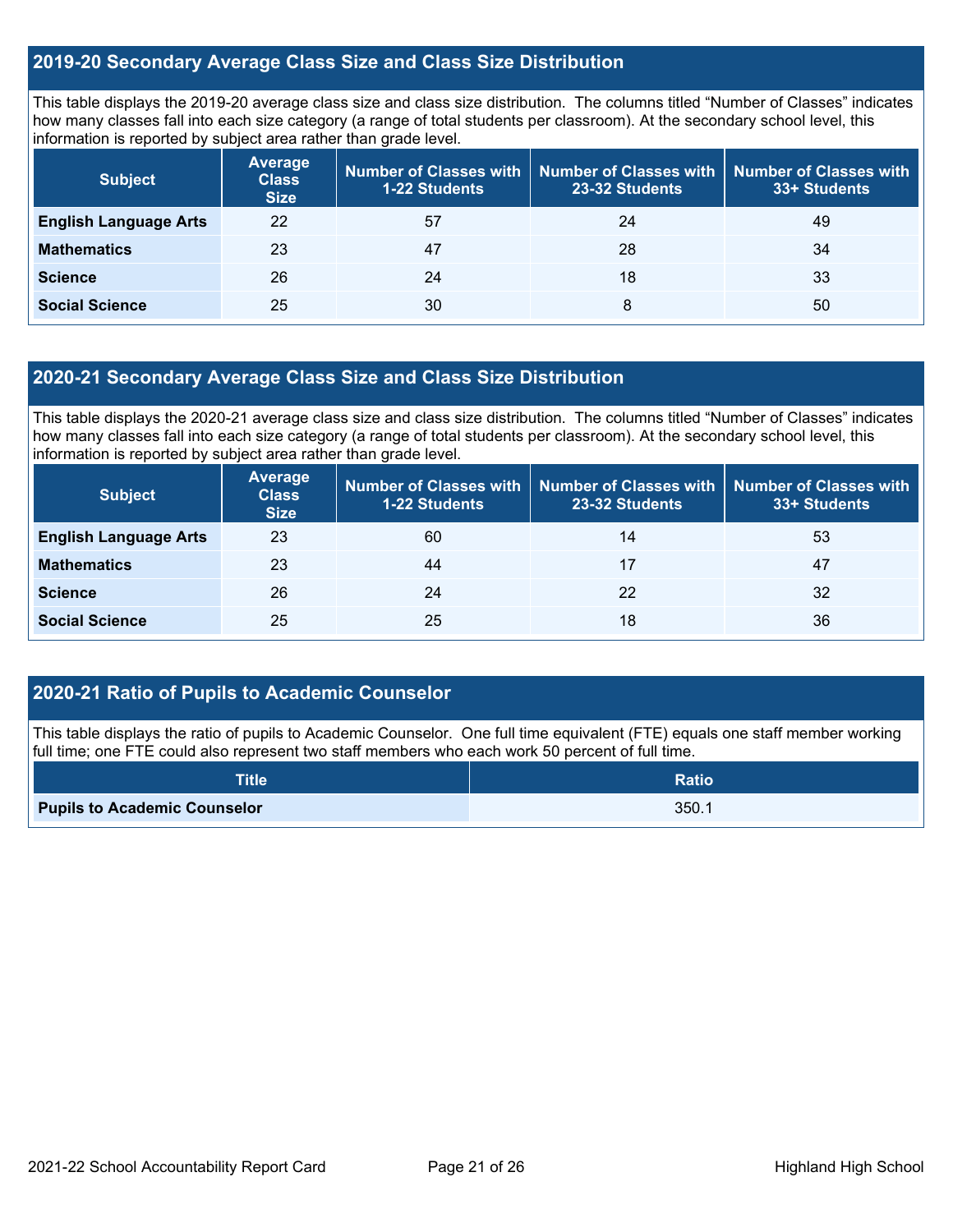### **2020-21 Student Support Services Staff**

This table displays the number of FTE support staff assigned to this school. One full time equivalent (FTE) equals one staff member working full time; one FTE could also represent two staff members who each work 50 percent of full time.

| <b>Title</b>                                                         | <b>Number of FTE Assigned to School</b> |
|----------------------------------------------------------------------|-----------------------------------------|
| <b>Counselor (Academic, Social/Behavioral or Career Development)</b> | 8                                       |
| Library Media Teacher (Librarian)                                    | $\overline{0}$                          |
| Library Media Services Staff (Paraprofessional)                      | $\Omega$                                |
| <b>Psychologist</b>                                                  | 3                                       |
| <b>Social Worker</b>                                                 | $\Omega$                                |
| <b>Speech/Language/Hearing Specialist</b>                            | $\mathcal{P}$                           |
| <b>Resource Specialist (non-teaching)</b>                            | $\Omega$                                |
| <b>Other</b>                                                         | 2.3                                     |

### **2019-20 Expenditures Per Pupil and School Site Teacher Salaries**

This table displays the 2019-20 expenditures per pupil and average teach salary for this school. Cells with N/A values do not require data.

| <b>Level</b>                                         | <b>Total</b><br><b>Expenditures</b><br><b>Per Pupil</b> | <b>Expenditures</b><br><b>Per Pupil</b><br>(Restricted) | <b>Expenditures</b><br><b>Per Pupil</b><br>(Unrestricted) | Average<br><b>Teacher</b><br><b>Salary</b> |
|------------------------------------------------------|---------------------------------------------------------|---------------------------------------------------------|-----------------------------------------------------------|--------------------------------------------|
| <b>School Site</b>                                   | \$9,286.39                                              | \$3,388.93                                              | \$5,897.46                                                | \$118,038.41                               |
| <b>District</b>                                      | N/A                                                     | N/A                                                     | \$6,327.41                                                | \$82,536                                   |
| <b>Percent Difference - School Site and District</b> | N/A                                                     | N/A                                                     | $-7.0$                                                    | 35.4                                       |
| <b>State</b>                                         |                                                         |                                                         | \$8,444                                                   | \$92,222                                   |
| <b>Percent Difference - School Site and State</b>    | N/A                                                     | N/A                                                     | $-35.5$                                                   | 24.6                                       |

### **2020-21 Types of Services Funded**

Highland High School receives funding through a variety of funding sources: Title I, Targeted, Title IV, CSI, and California Lottery. Students are provided opportunities of support towards student progress through supplemental instruction such as Opportunity, On-Site continuation, credit retrieval, and independent study. Also provided to HHS students are course of day classes such as Math and Literacy support, support for math and English as well as services for Special Education and English Learners populations. Through the Site SPSA and LCAP, HHS provides funding and services to support low socioeconomic and foster and homeless youth.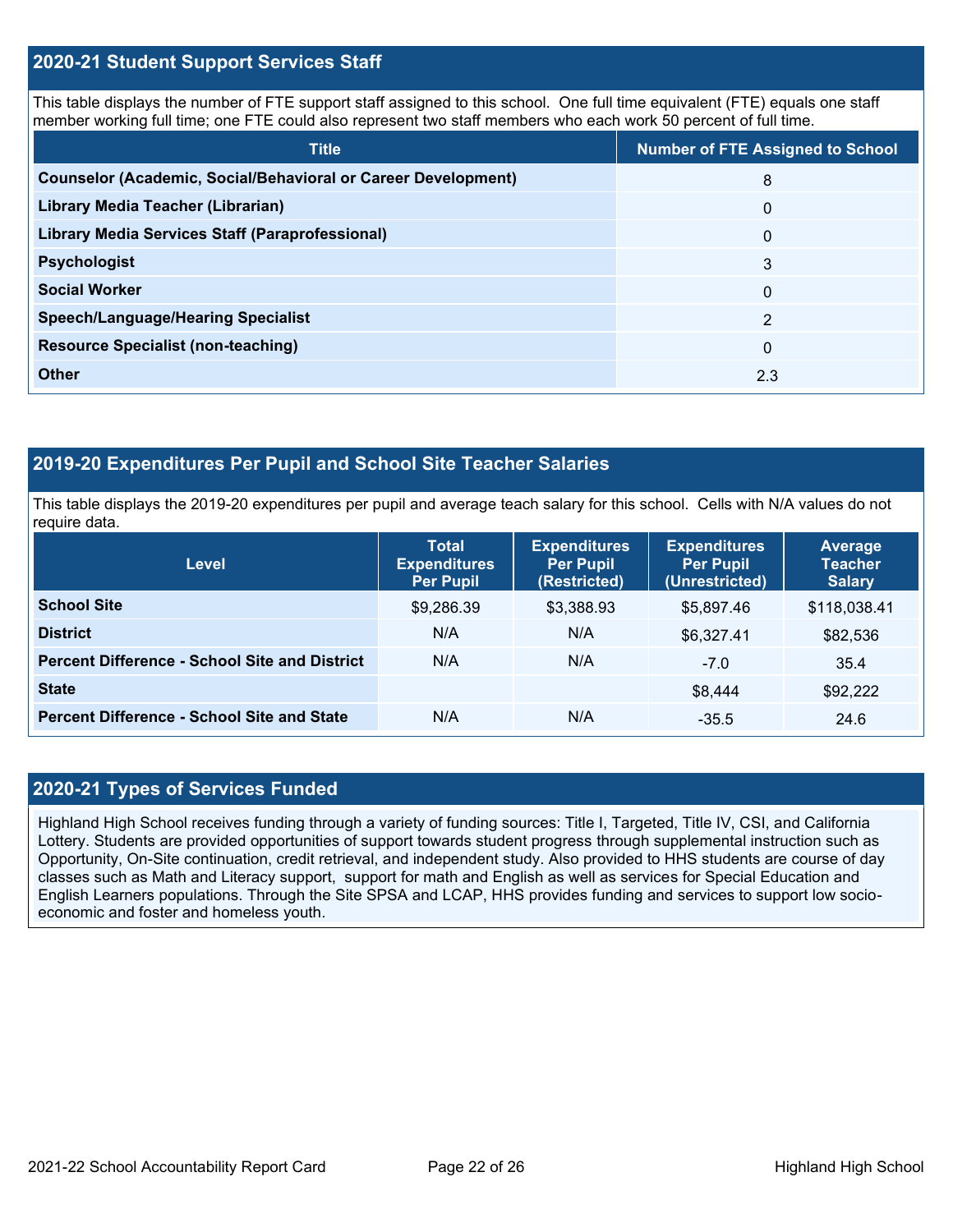## **2019-20 Teacher and Administrative Salaries**

This table displays the 2019-20 Teacher and Administrative salaries. For detailed information on salaries, see the CDE Certification Salaries & Benefits web page at [http://www.cde.ca.gov/ds/fd/cs/.](http://www.cde.ca.gov/ds/fd/cs/)

| Category                                             | <b>District</b><br><b>Amount</b> | <b>State Average</b><br>for Districts<br>in Same Category |
|------------------------------------------------------|----------------------------------|-----------------------------------------------------------|
| <b>Beginning Teacher Salary</b>                      | \$43,341                         | \$54,687                                                  |
| <b>Mid-Range Teacher Salary</b>                      | \$78,888                         | \$92,222                                                  |
| <b>Highest Teacher Salary</b>                        | \$111,782                        | \$114,208                                                 |
| <b>Average Principal Salary (Elementary)</b>         | \$0                              | \$143,647                                                 |
| <b>Average Principal Salary (Middle)</b>             | \$0                              | \$145,785                                                 |
| <b>Average Principal Salary (High)</b>               | \$137,990                        | \$162,322                                                 |
| <b>Superintendent Salary</b>                         | \$308,342                        | \$258,950                                                 |
| <b>Percent of Budget for Teacher Salaries</b>        | 30%                              | 32%                                                       |
| <b>Percent of Budget for Administrative Salaries</b> | 5%                               | 5%                                                        |

## **2020-21 Advanced Placement (AP) Courses**

| This table displays the percent of student in AP courses at this school. |      |
|--------------------------------------------------------------------------|------|
| <b>Percent of Students in AP Courses</b>                                 | 17.5 |

This table displays the number of AP courses offered at this school where there are student course enrollments of at least one student.

| <b>Subject</b>                  | <b>Number of AP Courses Offered</b> |
|---------------------------------|-------------------------------------|
| <b>Computer Science</b>         | 0                                   |
| <b>English</b>                  | 6                                   |
| <b>Fine and Performing Arts</b> | 1                                   |
| <b>Foreign Language</b>         | 1                                   |
| <b>Mathematics</b>              | 5                                   |
| <b>Science</b>                  | 5                                   |
| <b>Social Science</b>           | 12                                  |
| <b>Total AP Courses Offered</b> | 30                                  |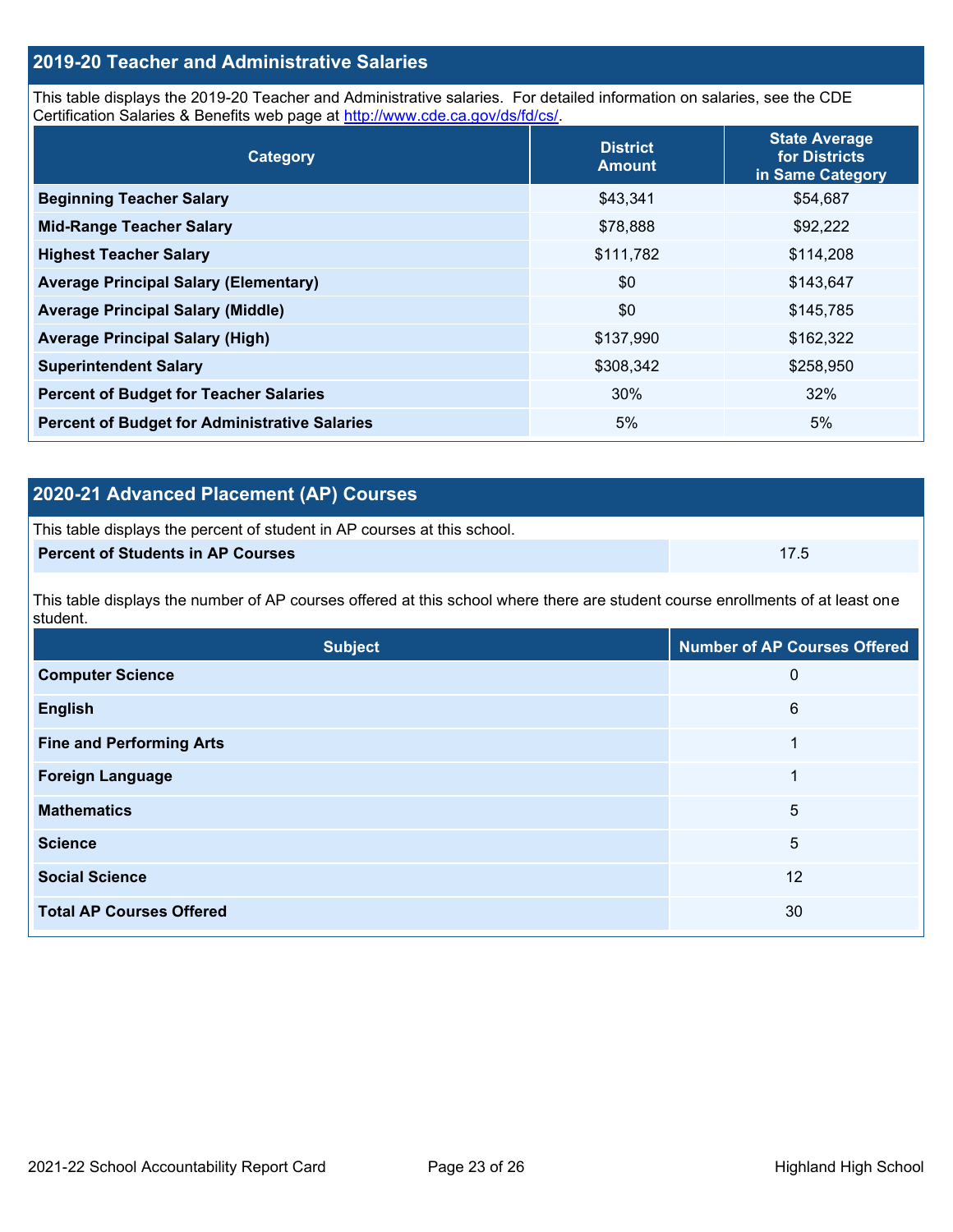### **Professional Development**

In addition to district staff development opportunities, Highland High School uses monthly faculty, department, and department chair meetings to conduct staff development, review student data, generate common assessments and examine curricular needs for the continued transition to Common Core and NGSS. Staff are also provided paid professional development opportunities based off of collaborative Instructional Coaching. Highland High School has 5 Instructional Coaches that specialize in 21st Century teaching and learning. These coaches are in place to support teachers, instruction, and learning.

This table displays the number of school days dedicated to staff development and continuous improvement.

| <b>Subject</b>                                                                  |  | $\vert$ 2019-20 2020-21 2021-22 |
|---------------------------------------------------------------------------------|--|---------------------------------|
| Number of school days dedicated to Staff Development and Continuous Improvement |  |                                 |

# **Antelope Valley Union High School District 2020-21 Local Accountability Report Card (LARC) Addendum**

## **Local Accountability Report Card (LARC) Addendum**

**2020-21 Local Accountability Report Card (LARC) Addendum Overview**



On July 14, 2021, the California State Board of Education (SBE) determined that the California Department of Education (CDE) will use the SARC as the mechanism to conduct a one-time data collection of the LEA-level aggregate test results of all school's local assessments administered during the 2020–2021 school year in order to meet the federal Every Students Succeeds Act (ESSA) reporting requirement for the Local Educational Agency Accountability Report Cards (LARCs).

Each local educational agency (LEA) is responsible for preparing and posting their annual LARC in accordance with the federal ESSA. As a courtesy, the CDE prepares and posts the LARCs on behalf of all LEAs.

Only for the 2020–2021 school year and the 2020–2021 LARCs, LEAs are required to report their aggregate local assessments test results at the LEA-level to the CDE by populating the tables below via the SARC. These data will be used to meet the LEAs' federal requirement for their LARCs. Note that it is the responsibility of the school and LEA to ensure that all student privacy and suppression rules are in place when reporting data in Tables 3 and 4 in the Addendum, as applicable.

The tables below are not part of the SBE approved 2020–2021 SARC template but rather are the mechanism by which these required data will be collected from LEAs.

For purposes of the LARC and the following tables, an LEA is defined as a school district, a county office of education, or a direct funded charter school.

| 2021-22 District Contact Information |                                            |  |  |  |
|--------------------------------------|--------------------------------------------|--|--|--|
| <b>District Name</b>                 | Antelope Valley Union High School District |  |  |  |
| <b>Phone Number</b>                  | 661-948-7655                               |  |  |  |
| Superintendent                       | Greg Nehen                                 |  |  |  |
| <b>Email Address</b>                 | gnehen@avhsd.org                           |  |  |  |
| <b>District Website Address</b>      | www.avdistrict.org                         |  |  |  |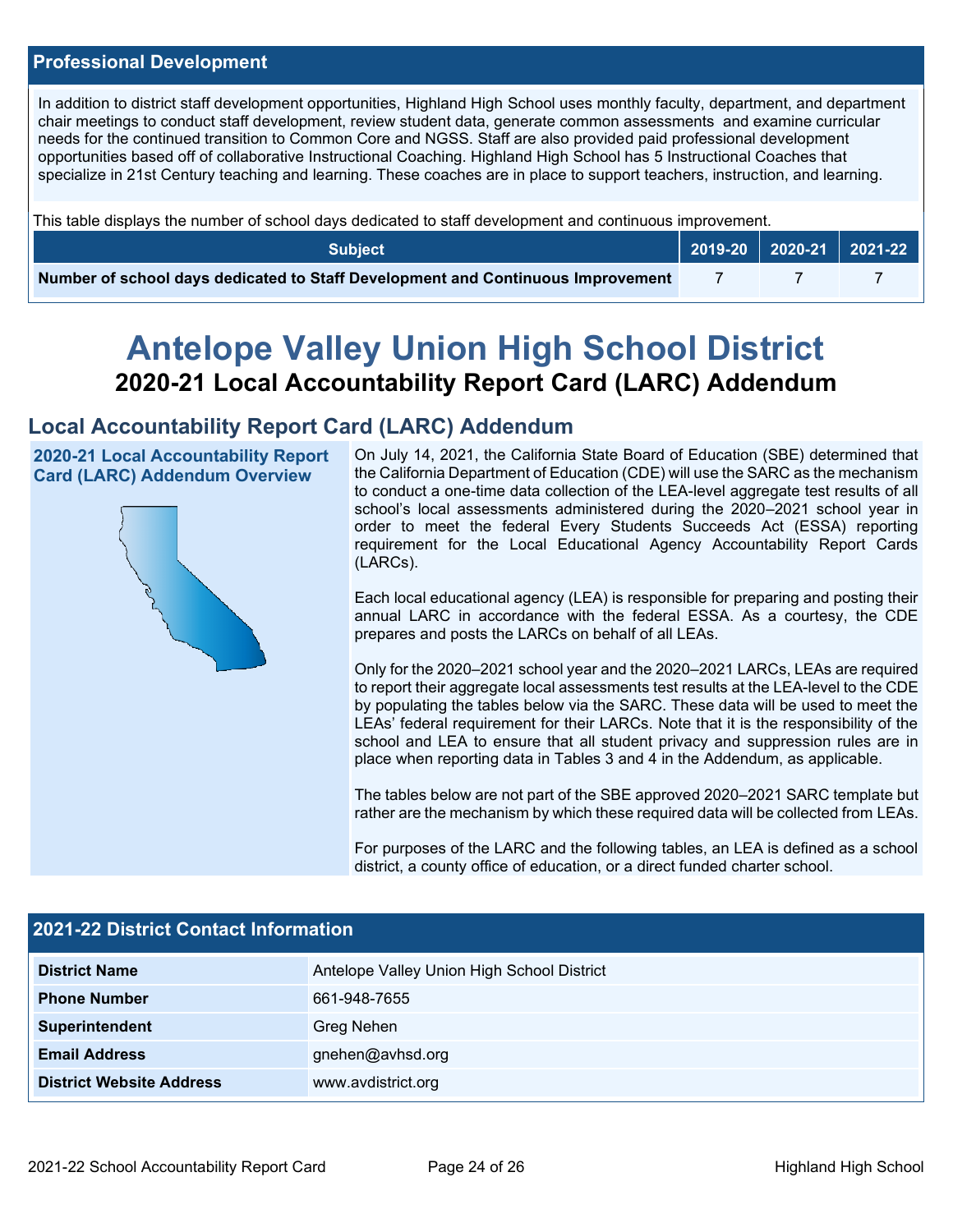### **2020-21 CAASPP Test Results in ELA by Student Group**

This table displays CAASPP test results in ELA by student group for students grades three through eight and grade eleven taking and completing a state-administered assessment. The CDE will populate this table for schools in cases where the school administered the CAASPP assessment. In cases where the school administered a local assessment instead of CAASPP, the CDE will populate this table with "NT" values, meaning this school did not test students using the CAASPP. See the local assessment(s) table for more information.

| <b>CAASPP</b><br><b>Student Groups</b>               | <b>CAASPP</b><br><b>Total</b><br><b>Enrollment</b> | <b>CAASPP</b><br><b>Number</b><br><b>Tested</b> | <b>CAASPP</b><br><b>Percent</b><br><b>Tested</b> | <b>CAASPP</b><br><b>Percent</b><br><b>Not Tested</b> | <b>CAASPP</b><br><b>Percent</b><br>Met or<br><b>Exceeded</b> |
|------------------------------------------------------|----------------------------------------------------|-------------------------------------------------|--------------------------------------------------|------------------------------------------------------|--------------------------------------------------------------|
| <b>All Students</b>                                  | 5010                                               | <b>NT</b>                                       | <b>NT</b>                                        | <b>NT</b>                                            | <b>NT</b>                                                    |
| <b>Female</b>                                        | 2507                                               | <b>NT</b>                                       | <b>NT</b>                                        | <b>NT</b>                                            | <b>NT</b>                                                    |
| <b>Male</b>                                          | 2503                                               | <b>NT</b>                                       | <b>NT</b>                                        | <b>NT</b>                                            | <b>NT</b>                                                    |
| American Indian or Alaska Native                     | 14                                                 | <b>NT</b>                                       | <b>NT</b>                                        | <b>NT</b>                                            | <b>NT</b>                                                    |
| <b>Asian</b>                                         | 71                                                 | <b>NT</b>                                       | <b>NT</b>                                        | <b>NT</b>                                            | <b>NT</b>                                                    |
| <b>Black or African American</b>                     | 805                                                | <b>NT</b>                                       | <b>NT</b>                                        | <b>NT</b>                                            | <b>NT</b>                                                    |
| <b>Filipino</b>                                      | 80                                                 | <b>NT</b>                                       | <b>NT</b>                                        | <b>NT</b>                                            | <b>NT</b>                                                    |
| <b>Hispanic or Latino</b>                            | 3235                                               | <b>NT</b>                                       | <b>NT</b>                                        | <b>NT</b>                                            | <b>NT</b>                                                    |
| Native Hawaiian or Pacific Islander                  | $\overline{\phantom{a}}$                           | <b>NT</b>                                       | <b>NT</b>                                        | <b>NT</b>                                            | <b>NT</b>                                                    |
| <b>Two or More Races</b>                             | 265                                                | <b>NT</b>                                       | <b>NT</b>                                        | <b>NT</b>                                            | <b>NT</b>                                                    |
| <b>White</b>                                         | 536                                                | <b>NT</b>                                       | <b>NT</b>                                        | <b>NT</b>                                            | <b>NT</b>                                                    |
| <b>English Learners</b>                              | 398                                                | <b>NT</b>                                       | <b>NT</b>                                        | <b>NT</b>                                            | <b>NT</b>                                                    |
| <b>Foster Youth</b>                                  | 98                                                 | <b>NT</b>                                       | <b>NT</b>                                        | <b>NT</b>                                            | <b>NT</b>                                                    |
| <b>Homeless</b>                                      | 68                                                 | <b>NT</b>                                       | <b>NT</b>                                        | <b>NT</b>                                            | <b>NT</b>                                                    |
| <b>Military</b>                                      | 83                                                 | <b>NT</b>                                       | <b>NT</b>                                        | <b>NT</b>                                            | <b>NT</b>                                                    |
| <b>Socioeconomically Disadvantaged</b>               | 3630                                               | <b>NT</b>                                       | <b>NT</b>                                        | <b>NT</b>                                            | <b>NT</b>                                                    |
| <b>Students Receiving Migrant Education Services</b> | 28                                                 | <b>NT</b>                                       | <b>NT</b>                                        | <b>NT</b>                                            | <b>NT</b>                                                    |
| <b>Students with Disabilities</b>                    | 766                                                | <b>NT</b>                                       | <b>NT</b>                                        | <b>NT</b>                                            | <b>NT</b>                                                    |